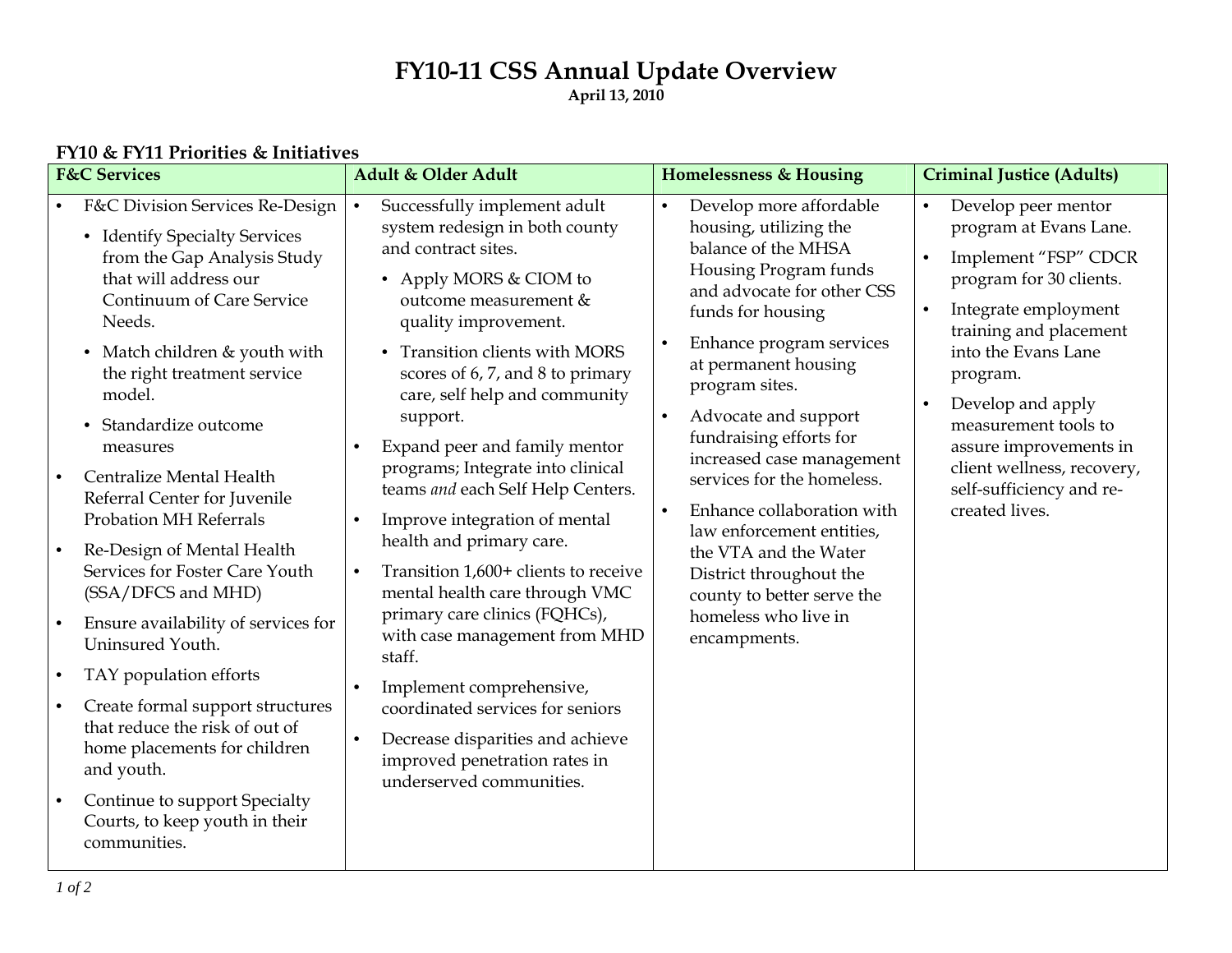# **FY10-11 CSS Annual Update Overview**

**April 13, 2010** 

| (Allocated)                  | <b>FY09-10</b><br>(Per Submission to<br>DMH) | <b>FY10-11</b><br>(As of April 2010) |
|------------------------------|----------------------------------------------|--------------------------------------|
| <b>Total Expenditures</b>    | \$52,752,519                                 | \$52,017,116                         |
| Less Non-CSS Revenues (est.) | \$10,721,480                                 | \$10,941,246                         |
| CSS Ongoing                  | \$34,465,584                                 | \$36,443,528                         |
| <b>CSS One-Time</b>          | \$7,565,455                                  | \$4,632,342                          |
| <b>Total CSS Funds</b>       | \$42,031,039                                 | \$41,075,870                         |

### **CSS Annual Update Funding Requirements Overview**

# **CSS Annual Update Funding Requirements by Work Plan / Program**

| <b>CSS Work Plan / Program</b> |                                                 | <b>FY10 Total</b><br><b>CSS Funds</b> | <b>FY11 Total</b><br><b>CSS Funds</b> | $WP\%$ of<br><b>FY11 CSS</b> |
|--------------------------------|-------------------------------------------------|---------------------------------------|---------------------------------------|------------------------------|
| $C-01$                         | Child & Family System Improvement               | \$4,459,539                           | \$4,736,066                           | 11.5%                        |
| $C-02$                         | Young Child System of Care Development          | \$339,771                             | \$340,657                             | 0.8%                         |
| $T-01$                         | TAY System of Care Development                  | \$2,765,280                           | \$2,777,861                           | 6.8%                         |
| $A-01$                         | <b>Adult System Development</b>                 | \$18,904,616                          | \$17,766,169                          | 43.3%                        |
| $A-03$                         | Adult Criminal Justice System Development       | \$6,715,937                           | \$6,410,671                           | 15.6%                        |
| <b>OA-01</b>                   | Older Adult System of Care Development          | \$1,431,915                           | \$1,397,546                           | 3.4%                         |
| HO-01                          | Housing Options Initiative                      | \$3,104,382                           | \$3,171,399                           | 7.7%                         |
| $HC-01$                        | Behavioral & Primary Health Care<br>Partnership | \$1,367,095                           | \$1,365,385                           | 3.3%                         |
| $LP-01$                        | Behavioral Health Learning Partnership          | \$1,892,770                           | \$2,027,869                           | 4.9%                         |
| $AD-01$                        | Administration                                  | \$1,049,734                           | \$1,082,249                           | 2.6%                         |
| <b>Total</b>                   |                                                 | \$42,031,039                          | \$41,075,870                          | 100.0%                       |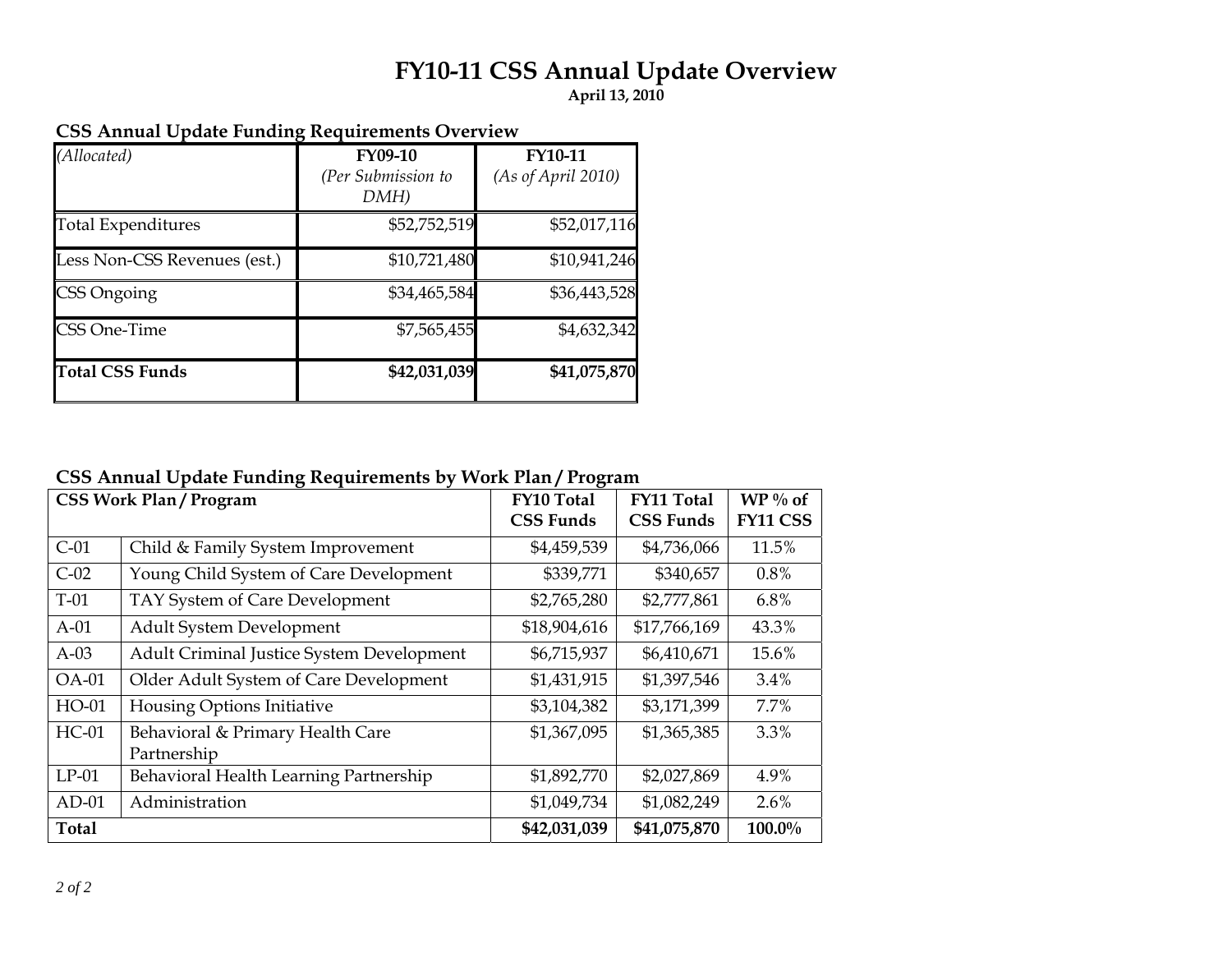### **CHILD AND FAMILY SYSTEM IMPROVEMENT**

| CSS Work Plan C-01 (Formerly C-01, C-03 & Parts of A-05)                                                                                                                                                                                                                                                                                                                                                                                                                                                                                                                                                                                                                                                                                                                                                                                                                                                                                                                                                                                                                 | Ongoing CSS Funds: \$3,340,274                                                                                                                                                                                                                                                                                                                                                                                                                                                                                                                                                                                                                                                                                                                                                                                                                                                                                                                                                                                                                                                                                                                                                                                                                                                                                                                                                                                                   | <b>One-Time MHSA Funds: \$1,395,792</b>                                              |  |
|--------------------------------------------------------------------------------------------------------------------------------------------------------------------------------------------------------------------------------------------------------------------------------------------------------------------------------------------------------------------------------------------------------------------------------------------------------------------------------------------------------------------------------------------------------------------------------------------------------------------------------------------------------------------------------------------------------------------------------------------------------------------------------------------------------------------------------------------------------------------------------------------------------------------------------------------------------------------------------------------------------------------------------------------------------------------------|----------------------------------------------------------------------------------------------------------------------------------------------------------------------------------------------------------------------------------------------------------------------------------------------------------------------------------------------------------------------------------------------------------------------------------------------------------------------------------------------------------------------------------------------------------------------------------------------------------------------------------------------------------------------------------------------------------------------------------------------------------------------------------------------------------------------------------------------------------------------------------------------------------------------------------------------------------------------------------------------------------------------------------------------------------------------------------------------------------------------------------------------------------------------------------------------------------------------------------------------------------------------------------------------------------------------------------------------------------------------------------------------------------------------------------|--------------------------------------------------------------------------------------|--|
| <b>WORK PLAN DESCRIPTION &amp; PROGRESS</b>                                                                                                                                                                                                                                                                                                                                                                                                                                                                                                                                                                                                                                                                                                                                                                                                                                                                                                                                                                                                                              | <b>POPULATION TO BE SERVED</b>                                                                                                                                                                                                                                                                                                                                                                                                                                                                                                                                                                                                                                                                                                                                                                                                                                                                                                                                                                                                                                                                                                                                                                                                                                                                                                                                                                                                   |                                                                                      |  |
| This work plan involves the research, design and<br>implementation of system-wide level-of-care screening,<br>assessment, practice guidelines and treatment services to<br>improve the system of care for children and youth, particularly<br>those from unserved and underserved ethnic and cultural<br>populations. The goal is implementation of culturally<br>competent, evidenced-based practices, increased parent and<br>family involvement, and improved access to specialized<br>services for foster care and juvenile justice-involved youth and<br>their families.<br>The community is benefitting from several programs under this<br>work plan. Children 6-15 are being screened, assessed and<br>linked to services through KidScope. Meanwhile SED youth,<br>including those in foster care or involved in the juvenile justice<br>system, are receiving services from contract agencies funded<br>by the CSS component.<br>In FY08-09 the MHD completed a report on the mental health<br>needs of the juvenile justice-involved youth, and will complete | Targeted through this work plan are children and youth under 18 years of age who are<br>screened and assessed to be experiencing physical, social, behavioral and emotional<br>distress related to mental health and co-occurring conditions that threaten failure in one<br>or more life domains. These are youth who have been adjudicated through the Juvenile<br>Courts, have been the victim of a substantiated abuse or neglect complaint and/or have<br>an open case through the Santa Clara County Department of Family and Children's<br>Services. In addition, the following groups are targeted because they represent youth<br>with significant need for mental health services who have historically been the least<br>likely to access mental health services:<br>Latino, African American and Native American, particularly those involved in the<br>$\circ$<br>juvenile justice system.<br>Seriously Emotionally Disturbed (SED) underserved youth, with a focus on Latino<br>$\circ$<br>and uninsured ethnic populations. These are children and youth under 18 who<br>have a mental health disorder which results in behavior inappropriate to the child's<br>age according to expected developmental norms. As a result of emotional<br>suffering, they will have substantial impairment in two or more life domain areas<br>and meet the eligibility requirements as defined by State and County guidelines. |                                                                                      |  |
| a redesign of mental health services to foster care youth in by<br>the end of the FY. A system-wide gap analysis and redesign of<br>services for children and youth is currently underway. These<br>system redesign / strategic planning efforts will guide service<br>delivery in the transformed system.                                                                                                                                                                                                                                                                                                                                                                                                                                                                                                                                                                                                                                                                                                                                                               | <b>Focal Populations:</b><br>0-5 High Risk<br>$\circ$<br><b>Foster Care Youth</b><br>$\circ$<br>Juvenile Justice Youth<br>$\Omega$<br><b>SMI/SED Underserved</b><br>$\circ$                                                                                                                                                                                                                                                                                                                                                                                                                                                                                                                                                                                                                                                                                                                                                                                                                                                                                                                                                                                                                                                                                                                                                                                                                                                      | <b>Estimated Number of Clients</b><br>Served:<br><b>Total Unduplicated:</b><br>1,693 |  |

 $\overline{\mathsf{L}}$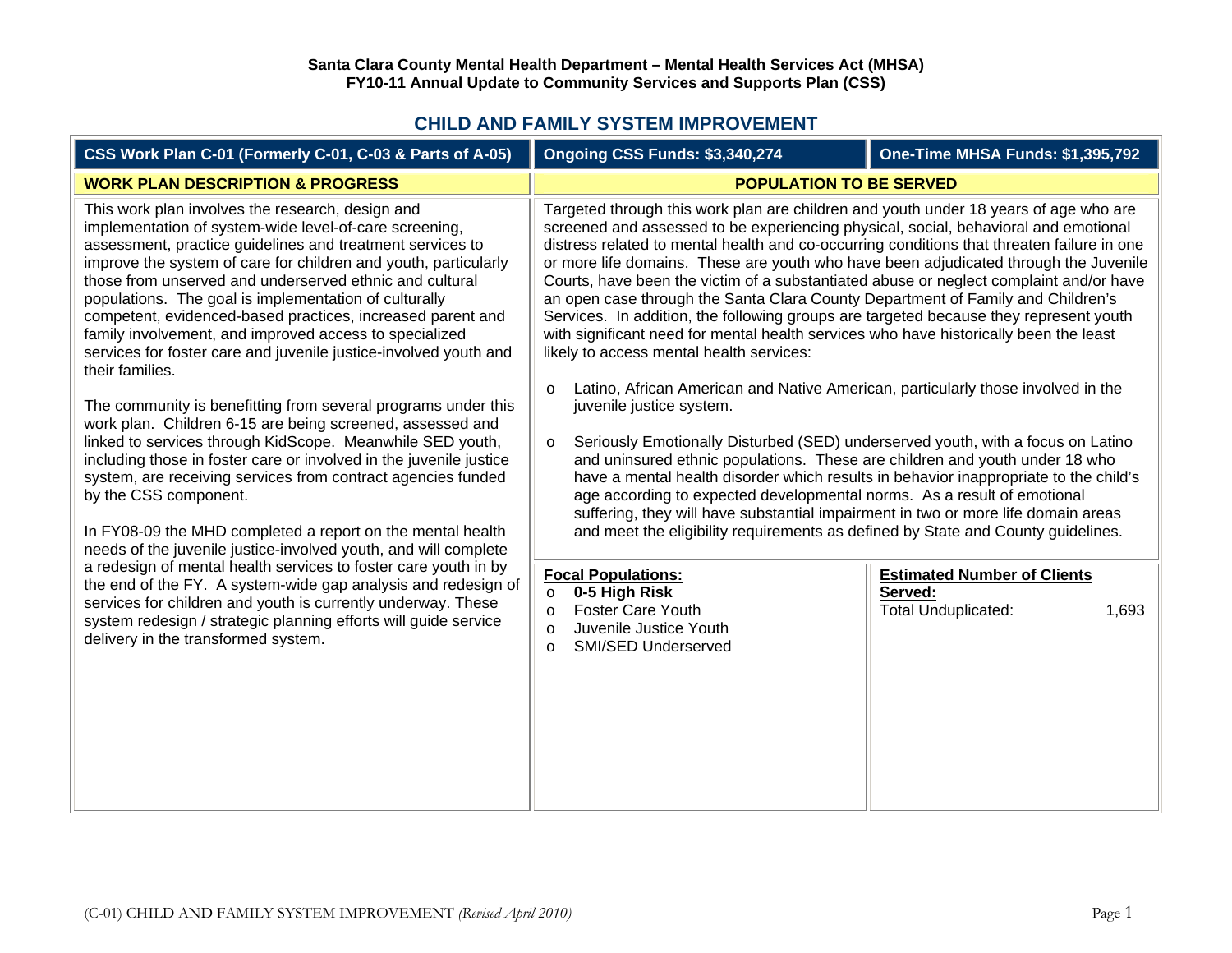### **CHILD AND FAMILY SYSTEM IMPROVEMENT**

### **FY10-11 PROGRAM CHANGES & ONE-TIME SERVICES/ACTIVITIES**

- o **\$500,000** - Increase one-time funds to support KidScope. The program has not been able to meet projected Medi-Cal revenues and shortfalls threaten the program's leveraged and blended funding sources. Additional funding ensures critical services to underserved high risk SED youth.
- o**\$124,932** – Continue using one-time funds for a.50 FTE Psychiatrist for KidScope for assessment & treatment.
- o**\$124,284** – Continue using one-time funds for a 1.0 FTE Psychiatric Social Worker to Support the Family Wellness Court.
- o **\$160,000** – In FY09-10, the Board of Supervisors directed the MHD to develop a Competency Restoration Program for juvenile offenders. This initiative is underway at a total project cost of \$200,000, of which \$160,000 will be utilized in FY10-11.
- o**\$486,576 –** Continue one-time funding for County 4.0 FTE staff who are providing services to foster care youth at the Receiving Center.
- o **Services for Uninsured Youth.** In FY09-10 approximately \$100,000 in one-time funds (plus \$255K ongoing) were used for County-operated services for uninsured youth. The MHD proposes to convert the one-time funds to ongoing for FY10-11.

| <b>CRITICAL CONCERNS</b>                                                                                                                                                                                                                                                                       | <b>STRATEGIES / GOALS</b>                                                                                                                                                                                                                                                                                                                                                                                            |                                                                                                                                                                                                                                                                                                                                                                                                                     |
|------------------------------------------------------------------------------------------------------------------------------------------------------------------------------------------------------------------------------------------------------------------------------------------------|----------------------------------------------------------------------------------------------------------------------------------------------------------------------------------------------------------------------------------------------------------------------------------------------------------------------------------------------------------------------------------------------------------------------|---------------------------------------------------------------------------------------------------------------------------------------------------------------------------------------------------------------------------------------------------------------------------------------------------------------------------------------------------------------------------------------------------------------------|
| Juvenile justice involvement<br>$\circ$<br>Child Welfare and Dependency Involvement<br>$\circ$<br>Drug and alcohol Abuse<br>Failing, not attending, lack of school readiness<br>$\circ$<br>Poverty, homelessness, inadequate housing<br>$\circ$<br>Hospitalization<br>Peer and Family Problems | <b>JPD/SED FSP</b><br>$\circ$<br>JPD/DFCS improved access<br>$\circ$<br>0-5 system development<br>$\circ$<br><b>Evidence-based practices (EBP)</b><br>$\circ$<br><b>Family partners</b><br>$\circ$<br><b>O&amp;E</b> to underserved<br>$\circ$<br>Design and implement a child and<br>$\circ$<br>family-centered screening, assessment<br>and level of care system across the<br>child-serving Mental Health system. | Outreach, engagement and<br>$\circ$<br>outpatient services for juvenile<br>justice-involved youth<br>Improved screening, access,<br>$\circ$<br>engagement and outpatient<br>services for dependency system-<br>involved children and youth<br>Improved service access and<br>$\circ$<br>treatment to the highest need SED<br>under-served youth who have<br>contact with emergency and acute<br>inpatient services. |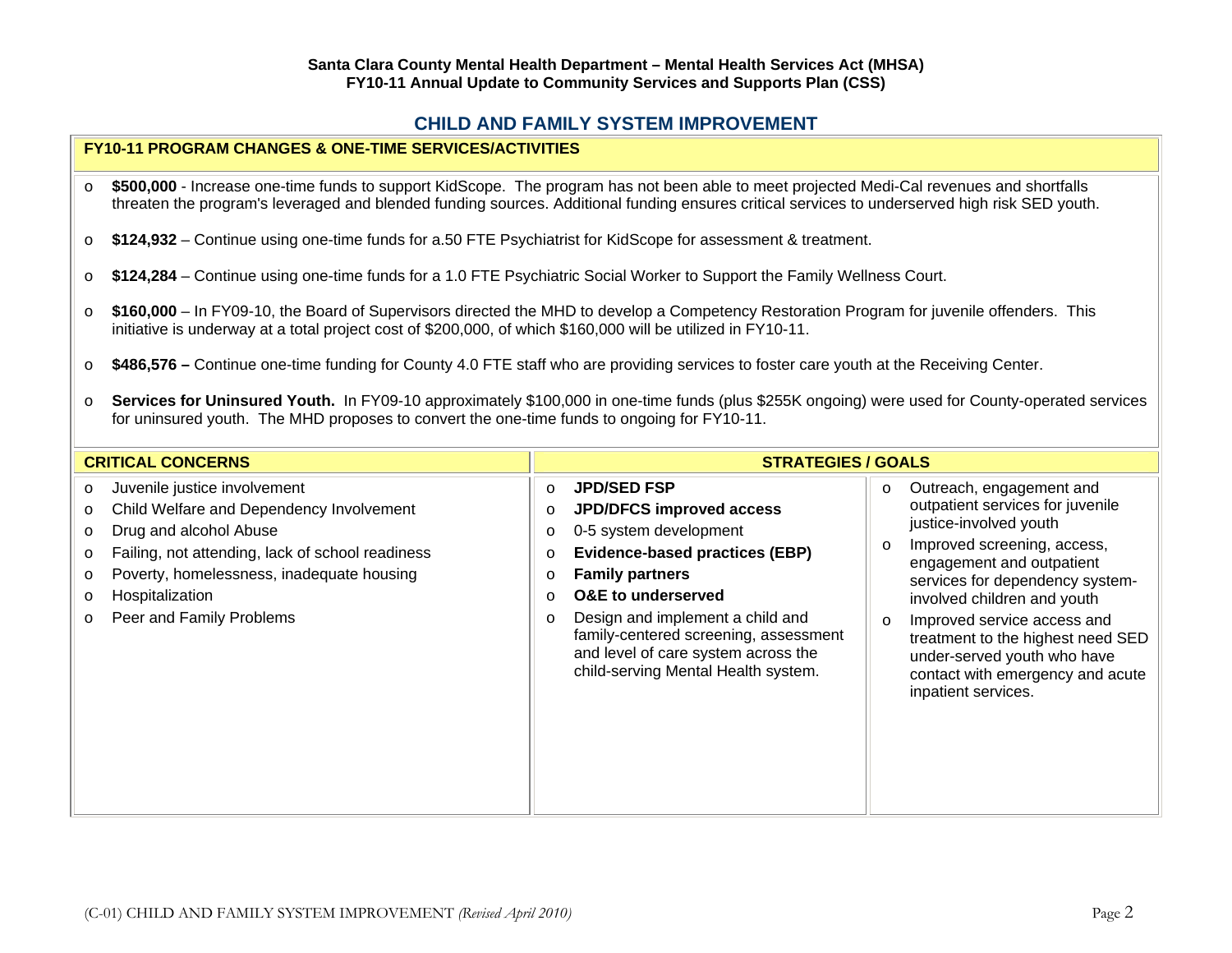# **CHILD AND FAMILY SYSTEM IMPROVEMENT**

### **KEY INITIATIVES, PROGRAMS & ACTIVITIES**

- o**FSP Program for SED Youth.** This is a comprehensive program for up to 53 youth ages 0-15 that combines critical core services within a wraparound model and incorporates age-appropriate elements from the Transition to Independence Process (TIP) System. The target population is juvenile justice-involved and SED African-American, Native American and Latino youth, with priority consideration for youth at risk of, or returning from, out-ofhome placement and youth with multiple episodes of emergency psychiatric services and hospitalizations.
- o **KidScope.** Similar to KidConnections, the goals of establishing system-wide screening and assessment standards and improving/designing a system of care for children (6+) are operationalized under KidScope. CSS funds for the KidScope program support staff and contractors responsible for screening and assessing children for serious emotional disturbances and developmental delays, and linking children to needed services.
- o **Programs for Juvenile Justice Involved Youth.** In FY08-09, the MHD commissioned a comprehensive review and assessment of the accessibility and quality of mental health services for youth involved in the juvenile justice system. The report by Bobbie Huskie & Asscoiates also provided key recommendations for improving services to this high risk population, and will be used to guide long-term improvement in services. Currently, funds support two programs for SED youth involved in the juvenile justice system: 1) **Aftercare Linkages for Youth at the Ranches –** Operated by CBOs, this program assists SED youth transition from the Ranches back into their communities by providing limited case management and connecting them to community resources; and, 2) **Juvenile Justice Aftercare Programs –** MHD psychiatric social workers and mental health contract agency staff work with Juvenile Probation Department (JPD) staff and others in multi-disciplinary teams to coordinate and provide aftercare and treatment to JPDinvolved SED youth. These programs were modified from programs previously funded by MIOCR and JJCPA.
- o **Programs for Foster Care System Involved Youth.** The design phase (using one-time funds in FY09-10) of this initiative is nearly complete, and implementation is just beginning. The redesign centered on SSA's/MHD's pilot assessment project (FY08) that required all children between the ages of 6 and 11 who were entering the foster care system to be evaluated and provided service linkages and care management. The program identified key system barriers to service access by foster care youth. The redesign also centers on the transformation of the Children's Shelter into a an assessment and receiving center. Currently, one-time funds support four County staff members providing treatment and linkages to SED youth at the Receiving Center. Ongoing funds have been set aside and can be utilized pending completion of the redesign. This work plan also partially funds independent living programs, which provide services to TAY foster youth.
- o **Family Wellness Court.** Using one-time funds, the MHD is supporting the Family Wellness Court (FWC) with one clinician. The target population is pregnant women and parents, with children 0 to 3, whose use of methamphetamine and other substances have placed their children in or at risk of out-of-home placement. FWC is an expansion and enhancement of the Drug Dependency Treatment Court, which has been highly successful in assisting women to achieve and maintain sobriety, overcome personal obstacles, become better parents and reunify with their children.
- o**Services to Uninsured Youth.** MHSA funds enable the County to serve uninsured SED youth.
- o **Family Member Support Services.** Another key goal of this work plan is to expand outreach, education and support to family members primarily through family-member directed services. In FY10 and FY11, MHD staff will contract and work with consultants with experience as family members to design and implement these critical services.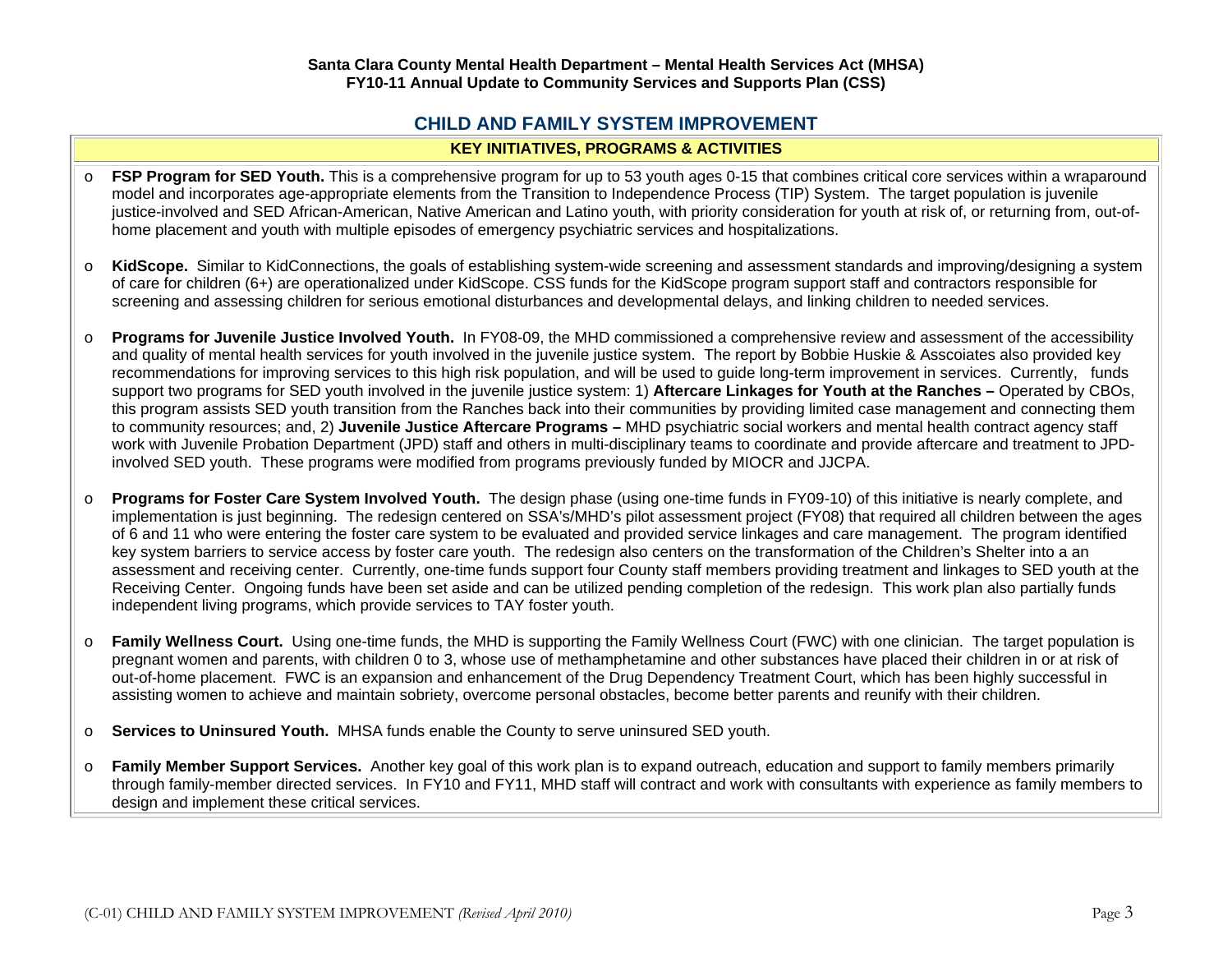# **YOUNG CHILD SYSTEM OF CARE DEVELOPMENT**

|                                                                                                                                                                                                                                                                                                                                                                                                                                                                                                                                                                                                                                                                                                                                                                                                                                                                                                                                                                                                                    | <b>CSS Work Plan C-02</b>                                                                                                                                                                                                                                                                                                                                                                                                                                                            | Ongoing MHSA Funds: \$259,757                                                                                                                                                                                                                                                                                                                                                                                                 | One-Time MHSA Funds: \$80,900                                                        |
|--------------------------------------------------------------------------------------------------------------------------------------------------------------------------------------------------------------------------------------------------------------------------------------------------------------------------------------------------------------------------------------------------------------------------------------------------------------------------------------------------------------------------------------------------------------------------------------------------------------------------------------------------------------------------------------------------------------------------------------------------------------------------------------------------------------------------------------------------------------------------------------------------------------------------------------------------------------------------------------------------------------------|--------------------------------------------------------------------------------------------------------------------------------------------------------------------------------------------------------------------------------------------------------------------------------------------------------------------------------------------------------------------------------------------------------------------------------------------------------------------------------------|-------------------------------------------------------------------------------------------------------------------------------------------------------------------------------------------------------------------------------------------------------------------------------------------------------------------------------------------------------------------------------------------------------------------------------|--------------------------------------------------------------------------------------|
| <b>WORK PLAN DESCRIPTION &amp; PROGRESS</b>                                                                                                                                                                                                                                                                                                                                                                                                                                                                                                                                                                                                                                                                                                                                                                                                                                                                                                                                                                        |                                                                                                                                                                                                                                                                                                                                                                                                                                                                                      | <b>POPULATION TO BE SERVED</b>                                                                                                                                                                                                                                                                                                                                                                                                |                                                                                      |
| This establishes formal systems of care for at-risk young<br>children and families through the convening of a leadership<br>team of key Santa Clara County child-serving agencies<br>involved in zero to five-age services. The objectives are to<br>increase coordination and leverage resources; to develop<br>knowledge and competencies among parents, early childhood<br>providers and mental health specialists; to put into place quality<br>screening, assessment, services linkage and parent support<br>models that achieve the outcomes of increased school<br>readiness and success among at risk young children; and to<br>establish early identification and treatment and support<br>interventions with children with significant developmental,<br>behavioral and emotional challenges. With relatively a low<br>investment from the County's CSS funds, this initiative has<br>been extremely successful and is having a far-reaching impact<br>on service system development for young children. |                                                                                                                                                                                                                                                                                                                                                                                                                                                                                      | This work plan targets children from prenatal to five years of age who are at highest risk<br>of unhealthy emotional, cognitive and behavioral development due to the child or family<br>members being subjected to multiple and cumulative medical and/or socio-cultural risk<br>factors, or who are displaying significant social, behavioral, or emotional distress that<br>threatens failure in one or more life domains. |                                                                                      |
|                                                                                                                                                                                                                                                                                                                                                                                                                                                                                                                                                                                                                                                                                                                                                                                                                                                                                                                                                                                                                    |                                                                                                                                                                                                                                                                                                                                                                                                                                                                                      | <b>Focal Populations:</b><br>0-5 High Risk<br>$\circ$<br><b>Foster Care Youth</b><br>$\Omega$<br>Juvenile Justice Youth<br>$\circ$<br><b>SMI/SED Underserved</b><br>$\Omega$                                                                                                                                                                                                                                                  | <b>Estimated Number of Clients</b><br>Served:<br><b>Total Unduplicated:</b><br>1,275 |
|                                                                                                                                                                                                                                                                                                                                                                                                                                                                                                                                                                                                                                                                                                                                                                                                                                                                                                                                                                                                                    | <b>FY10-11 PROGRAM CHANGES &amp; ONE-TIME SERVICES/ACTIVITIES</b>                                                                                                                                                                                                                                                                                                                                                                                                                    |                                                                                                                                                                                                                                                                                                                                                                                                                               |                                                                                      |
| $\circ$                                                                                                                                                                                                                                                                                                                                                                                                                                                                                                                                                                                                                                                                                                                                                                                                                                                                                                                                                                                                            | \$30,900 - Continue one-time funds to support onsite childcare services for parents and emotionally disturbed children and youth participating in<br>KidConnections and KidScope.                                                                                                                                                                                                                                                                                                    |                                                                                                                                                                                                                                                                                                                                                                                                                               |                                                                                      |
| $\circ$                                                                                                                                                                                                                                                                                                                                                                                                                                                                                                                                                                                                                                                                                                                                                                                                                                                                                                                                                                                                            | \$50,000 - Continue one-time MHD funding for Mentor Mom / Dad Program supporting Family Wellness and Drug Dependency Treatment courts.                                                                                                                                                                                                                                                                                                                                               |                                                                                                                                                                                                                                                                                                                                                                                                                               |                                                                                      |
| O                                                                                                                                                                                                                                                                                                                                                                                                                                                                                                                                                                                                                                                                                                                                                                                                                                                                                                                                                                                                                  | Reach Out and Read. Using CSS one-time funds, MHD established a partnership with the Reach Out and Read program in FY009 to implement<br>more formal linkages between pediatric developmental assessments and KidConnections. This program is now under the PEI component.                                                                                                                                                                                                           |                                                                                                                                                                                                                                                                                                                                                                                                                               |                                                                                      |
| $\circ$                                                                                                                                                                                                                                                                                                                                                                                                                                                                                                                                                                                                                                                                                                                                                                                                                                                                                                                                                                                                            | Early Childhood Mental Health Certificate. Finally, MHD established a partnership with De Anza Community College to design an Early Childhood<br>Mental Health certificate program. Courses were available starting academic year 2007-2008. 25 scholarships for participation in the new certificate<br>program are offered to approved family partners and practitioners employed by the collaborative provider partners. This program is now under the<br>County's WET component. |                                                                                                                                                                                                                                                                                                                                                                                                                               |                                                                                      |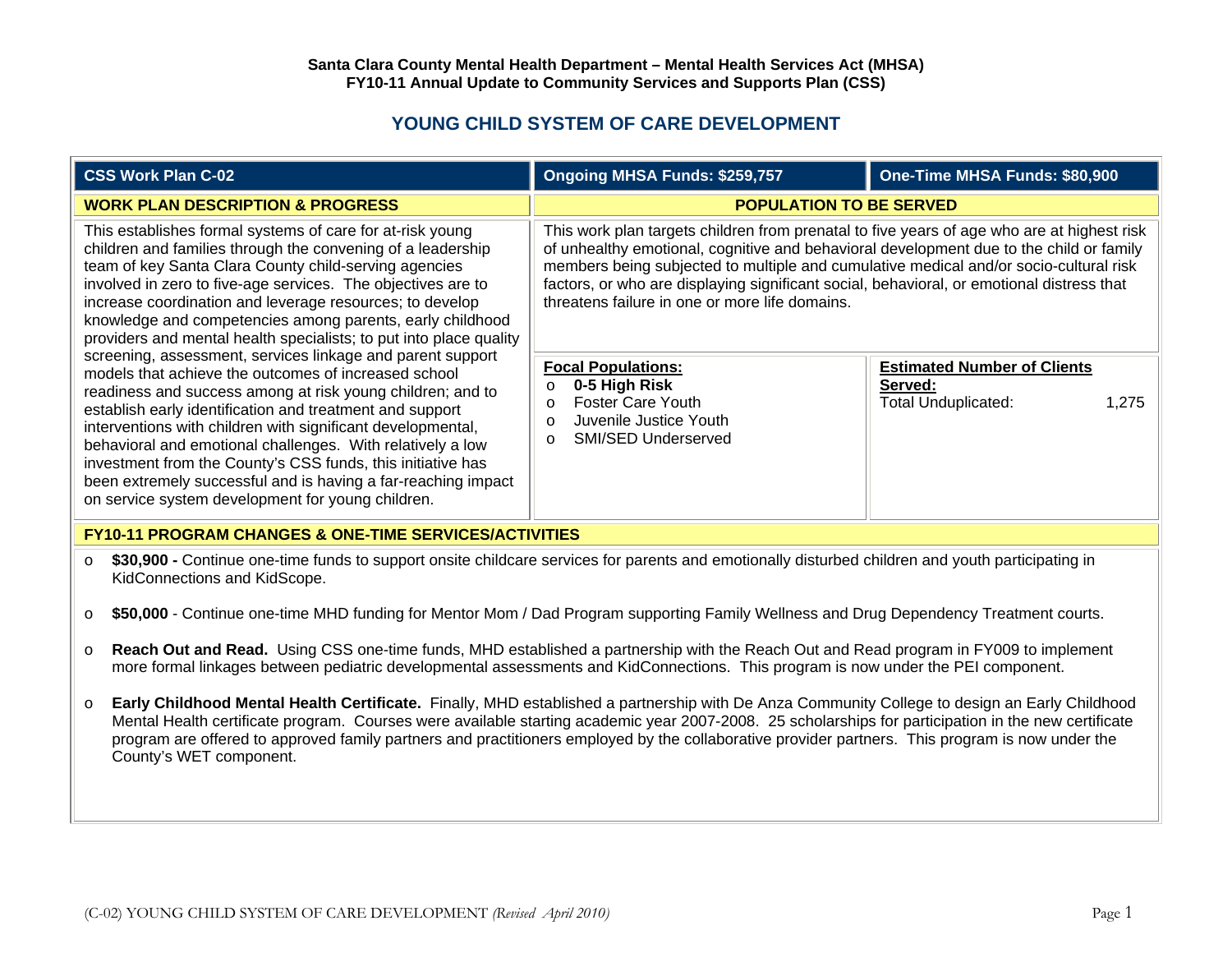### **YOUNG CHILD SYSTEM OF CARE DEVELOPMENT**

| <b>CRITICAL CONCERNS</b>                                                                                                                                                                                                                                                                                                                                  | <b>STRATEGIES / GOALS</b>                                                                                                                                                                                                                                            |                                                                                                                                                                                                                                                                         |  |
|-----------------------------------------------------------------------------------------------------------------------------------------------------------------------------------------------------------------------------------------------------------------------------------------------------------------------------------------------------------|----------------------------------------------------------------------------------------------------------------------------------------------------------------------------------------------------------------------------------------------------------------------|-------------------------------------------------------------------------------------------------------------------------------------------------------------------------------------------------------------------------------------------------------------------------|--|
| (Developed as part of the entire 0-15 age group, may need to<br>be refined.)<br>Juvenile justice involvement<br>$\circ$<br>o Child Welfare and Dependency Involvement<br>o Drug and alcohol Abuse<br>o Failing, not attending, lack of school readiness<br>o Poverty, homelessness, inadequate housing<br>o Hospitalization<br>O Peer and Family Problems | (Developed as part of the entire 0-15 age<br>group, may need to be refined.)<br>JPD/SED FSP<br>∩<br>JPD/DFCS improved access<br>O<br>0-5 system development<br><b>Evidence-based practices (EBP)</b><br>O<br><b>Family partners</b><br><b>O&amp;E</b> to underserved | o Formalize an interagency<br>partnership and 0-5 System of<br><b>Care Design</b><br><b>System-wide standards for</b><br>$\circ$<br>screening and assessment<br>Increase education, support<br>$\circ$<br>and service linkages for young<br>children and their families |  |
|                                                                                                                                                                                                                                                                                                                                                           |                                                                                                                                                                                                                                                                      |                                                                                                                                                                                                                                                                         |  |

#### **KEY INITIATIVES, PROGRAMS & ACTIVITIES**

o **KidConnections.** The goals of establishing system-wide screening and assessment standards and improving/designing a 0-5 system of care are operationalized under KidConnections. Advocacy and leadership have formed a collaborative partnership between First 5, Mental Health, Pediatrics, Public Health, Alcohol and Drug Services, Social Services, Early Childhood educators and pre-school providers, Community Based Organization, and the Courts. Using First 5's Power of Preschool and High Risk Design Master Plan, an integrated plan for implementing specialized screening, assessment, and evidenced-based service strategies for behaviorally challenged young children has been designed and implemented. The model combines First 5, MHSA, EPSDT/Medi-Cal and County General Funds to leverage resources through Medi-Cal billing for specialized assessment and treatment services in pre-schools, home and clinic-based settings. Children are screened, and family partners connect families to needed services and assist them in accessing essential services when special needs are identified.

A highly skilled team of Developmental Pediatricians, Child Psychologists, Early Childhood Mental Health Clinicians, Occupational and Speech Therapists, and Parent Partners from five agencies have formed a formal KidConnections Collaborative that is offering high quality formal screening and consultation, focused and complex developmental assessments and access to treatment and parent support and education, and preschool inclassroom consultation. Referrals come from First 5 trained Family Partners placed in targeted court and community settings; and from pediatricians from Valley Medical Center, the local public primary care system. The population is predominantly low income Spanish speaking. Specialized training in FAS and Autism Spectrum Disorders has been provided to hundreds of local early childhood providers. The MHD is using CSS funds for parent partners and childcare services in direct support of KidConnections. This work plan also supports administrative and managerial functions (1.0 FTE) to enable MHD to participate in and support KidConnections**.**

o **Mentor Mom / Dad Program.** CSS funds support two peer mentors as part of the Drug Dependency Treatment Court (DDTC)/Family Wellness Court. On average, each mentor works with 25 families to help them overcome barriers to reunification. FWC is an expansion and enhancement of the Drug Dependency Treatment Court, which has been highly successful in assisting women to achieve and maintain sobriety, overcome personal obstacles, become better parents and reunify with their children. FWC is a specialized 0-3 Treatment Court, established through a federal grant that focuses on children and moms that are in the foster care system as a result of methamphetamine abuse, and over 75% percent have significant mental health problems.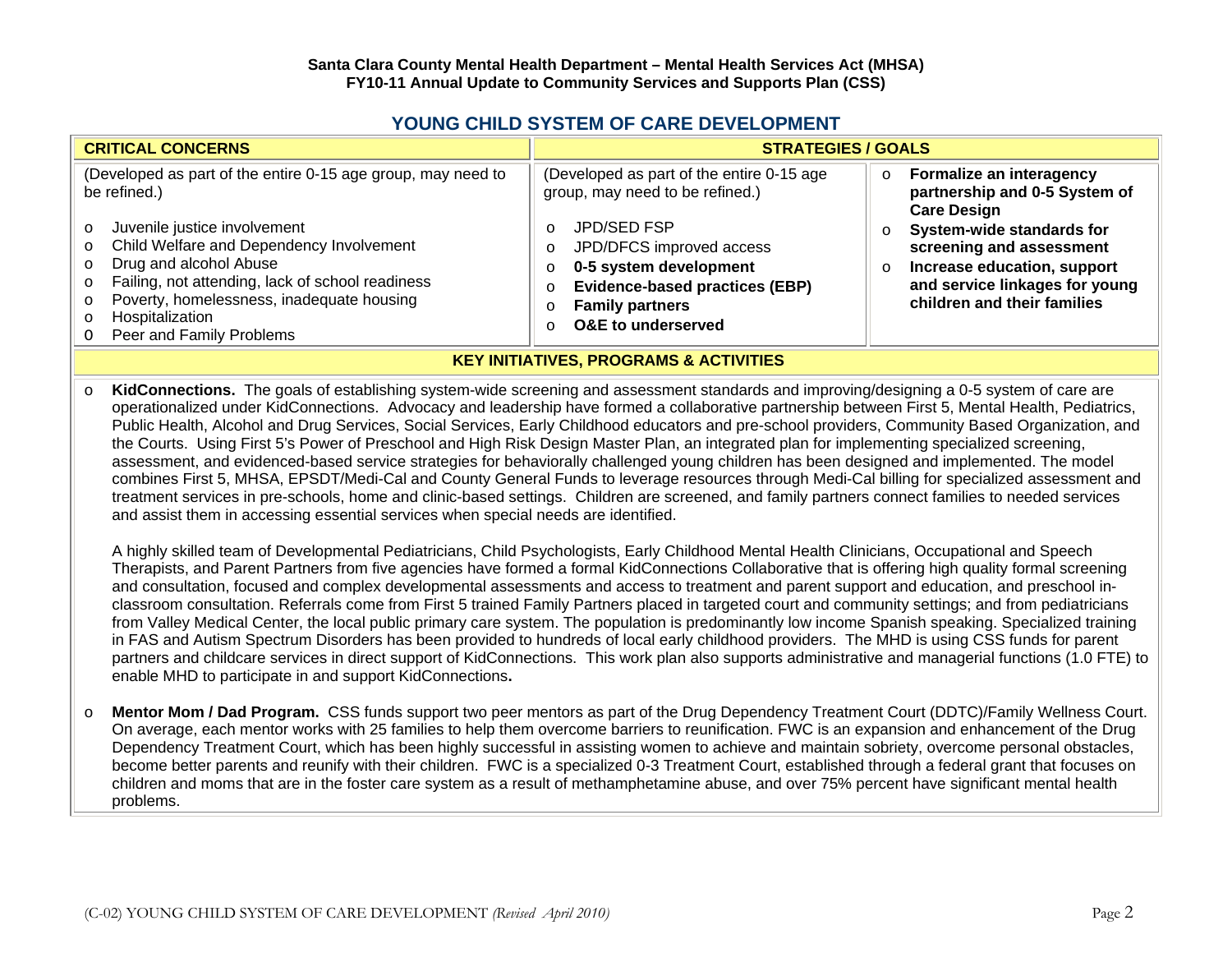# **TAY SYSTEM OF CARE DEVELOPMENT**

| CSS Work Plan T-01 (Formerly T-01, T-02, T-03 & T-04)                                                                                                                                                                                                                                                                                                                                                                                                                                                                                                                                                                                                                                                                                                                                                                                                                  | Ongoing MHSA Funds: \$2,777,861                                                                                                                                                                                                                                                                                                                                                                                                                                                                                                                                                                                                                                                                                                                                                                                                                                                                                                                                                                                  | <b>One-Time MHSA Funds: \$0</b>               |  |
|------------------------------------------------------------------------------------------------------------------------------------------------------------------------------------------------------------------------------------------------------------------------------------------------------------------------------------------------------------------------------------------------------------------------------------------------------------------------------------------------------------------------------------------------------------------------------------------------------------------------------------------------------------------------------------------------------------------------------------------------------------------------------------------------------------------------------------------------------------------------|------------------------------------------------------------------------------------------------------------------------------------------------------------------------------------------------------------------------------------------------------------------------------------------------------------------------------------------------------------------------------------------------------------------------------------------------------------------------------------------------------------------------------------------------------------------------------------------------------------------------------------------------------------------------------------------------------------------------------------------------------------------------------------------------------------------------------------------------------------------------------------------------------------------------------------------------------------------------------------------------------------------|-----------------------------------------------|--|
| <b>WORK PLAN DESCRIPTION &amp; PROGRESS</b>                                                                                                                                                                                                                                                                                                                                                                                                                                                                                                                                                                                                                                                                                                                                                                                                                            | <b>POPULATION TO BE SERVED</b>                                                                                                                                                                                                                                                                                                                                                                                                                                                                                                                                                                                                                                                                                                                                                                                                                                                                                                                                                                                   |                                               |  |
| This work plan expands and improves the system of care for<br>TAY priority populations by implementing a continuum of<br>programs and services. System redesign is supported by<br>incorporating the voice and experiences of TAY consumers<br>throughout the development and implementation of this work<br>plan. Specialized outreach, crisis intervention, linkages, self-<br>help, peer support and case management services are<br>provided at a 24-hour Drop-In Center and a community center<br>serving the LGBTQ community. TAY consumers with high<br>levels of need are enrolled in an FSP Program that targets<br>youth "aging out" of other child-serving systems (probation,<br>foster care and special education). FSP providers implement a<br>wraparound model and providers furnish an array of supportive<br>services, including housing assistance. | This work plan serves young people between the ages of 16 and 25 with mental health<br>diagnoses. The specific focus is on youth and young adults in this age group who are<br>adjudicated through the Juvenile Dependency and Delinguency Courts, who are<br>involved in the special education or Mental Health systems, and who are screened and<br>assessed to be experiencing physical, social, behavioral and emotional distress related<br>to mental health and co-occurring conditions. In addition, this work plan provides<br>specialized services to Lesbian, Gay, Bisexual, Transgender and Questioning (LGBTQ)<br>young adults. All those served will be experiencing significant negative impacts<br>resulting from untreated or under-treated mental illness that are impacting one ore more<br>life domains. The FSP Program especially targets TAY consumers who are Latino,<br>African American, Native American, LGBTQ or from other ethnic minority communities.<br><b>Focal Populations:</b> | <b>Estimated Number of Clients</b><br>Served: |  |
| All major program components are operational. Through this<br>work plan the MHD will continue to refine, improve and expand<br>the system of care for TAY consumers and their families. The<br>specific needs of those experiencing the onset of serious<br>psychiatric illness (with psychotic features), will be addressed<br>under Project 3 of the County's PEI plan.                                                                                                                                                                                                                                                                                                                                                                                                                                                                                              | Youth and young adults (16-25) aging<br>$\circ$<br>out of systems<br>TAY experiencing first break psychosis<br>$\Omega$                                                                                                                                                                                                                                                                                                                                                                                                                                                                                                                                                                                                                                                                                                                                                                                                                                                                                          | <b>Total Unduplicated:</b><br>6,053           |  |
| <b>FY10-11 PROGRAM CHANGES &amp; ONE-TIME SERVICES/ACTIVITIES</b>                                                                                                                                                                                                                                                                                                                                                                                                                                                                                                                                                                                                                                                                                                                                                                                                      |                                                                                                                                                                                                                                                                                                                                                                                                                                                                                                                                                                                                                                                                                                                                                                                                                                                                                                                                                                                                                  |                                               |  |
| For FY10-11 the MHD will provide resources to enable the ongoing participation of TAY consumers in the development of the TAY system of care.<br>$\circ$                                                                                                                                                                                                                                                                                                                                                                                                                                                                                                                                                                                                                                                                                                               |                                                                                                                                                                                                                                                                                                                                                                                                                                                                                                                                                                                                                                                                                                                                                                                                                                                                                                                                                                                                                  |                                               |  |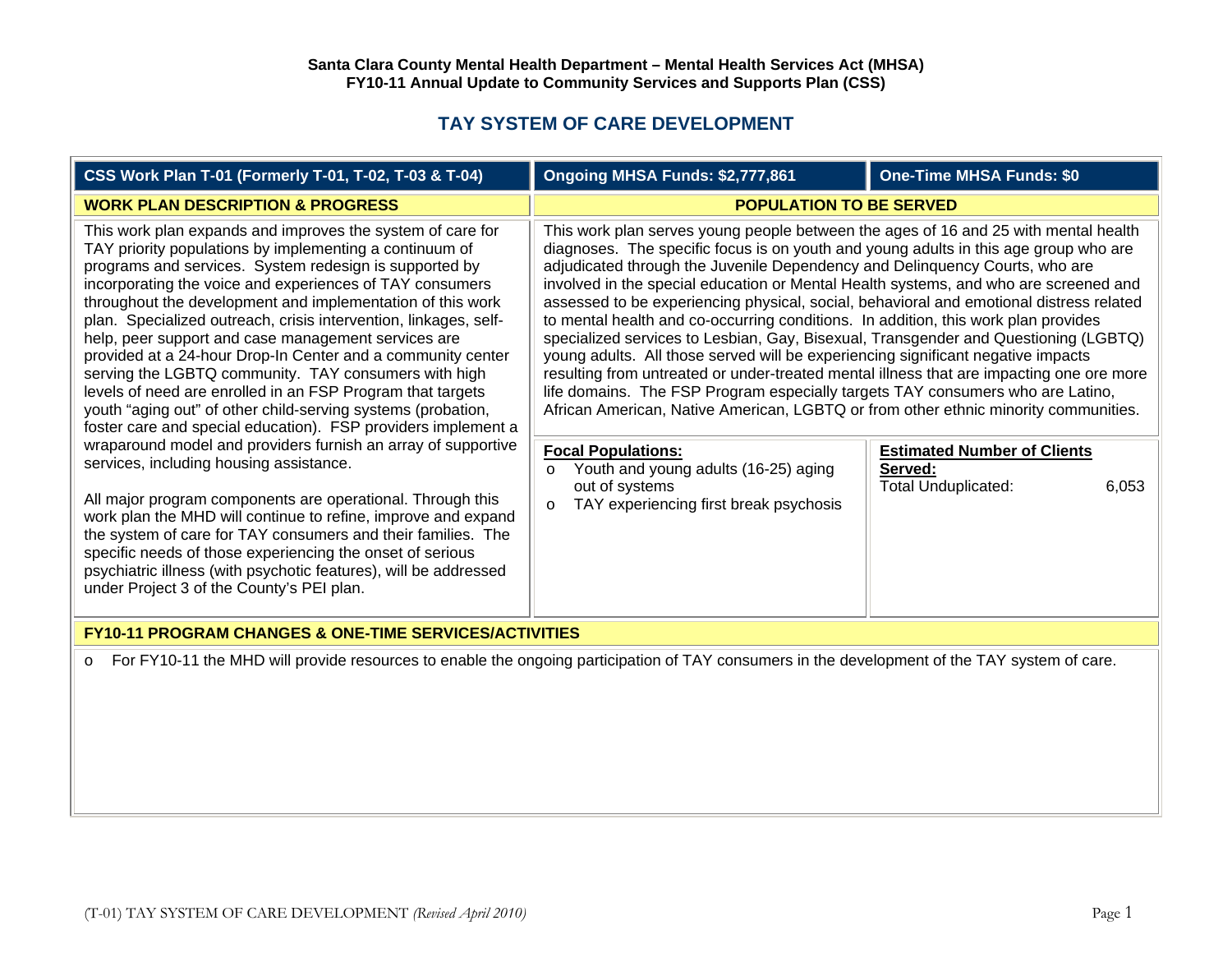|  | <b>TAY SYSTEM OF CARE DEVELOPMENT</b> |
|--|---------------------------------------|
|--|---------------------------------------|

| <b>CRITICAL CONCERNS</b>                                                                                                                                                                                                                                                                          | <b>STRATEGIES / GOALS</b>                                                                                                                                                                                                                                                                                                                                                                                                                                                                                                                                                                                                                                                              |  |
|---------------------------------------------------------------------------------------------------------------------------------------------------------------------------------------------------------------------------------------------------------------------------------------------------|----------------------------------------------------------------------------------------------------------------------------------------------------------------------------------------------------------------------------------------------------------------------------------------------------------------------------------------------------------------------------------------------------------------------------------------------------------------------------------------------------------------------------------------------------------------------------------------------------------------------------------------------------------------------------------------|--|
| Juvenile justice involvement<br>Drug and alcohol abuse<br>Lack of Skills/Job/Education<br>$\overline{O}$<br>Sadness, depression, suicide<br>$\circ$<br>First Time Breaks (hospitalization)<br>$\circ$<br>Lack of social support& family network<br>$\circ$<br>Peer and Family Problems<br>$\circ$ | FSP Program for youth "Aging out" of<br>Drop-in center/crisis team<br>$\circ$<br>$\circ$<br>Peer & family involvement<br>systems<br>$\circ$<br>Designing and Implementing a Young<br>O&E to underserved<br>$\circ$<br>$\circ$<br>Adult - Centered Screening, Assessment<br>Implementing a "First Break"<br>$\circ$<br>and Level of Care System<br>Major Psychiatric Illness Pilot<br>Implementing Improved Treatment<br>Program<br>$\circ$<br>Services and Supports through Training<br>Specialized LGBTQ services<br>$\circ$<br>on Evidenced Based Models<br>Middle college partnership;<br>$\circ$<br>Specialized housing<br><b>Educational and Vocational</b><br>$\circ$<br>Support |  |

#### **KEY INITIATIVES, PROGRAMS & ACTIVITIES**

- o **FSP Program for TAY.** This is an intensive program providing up to 53 TAY clients. This model combines components from wraparound, AB2034, and Transition to Independence (TIP) approaches in an articulated framework that addresses the transition needs of youth. In addition to treatment and other support services, TAY FSP clients have access to rental assistance and subsidized housing. This program is operated by contract agencies.
- o **TAY Drop-In & Crisis-Center.** This program provides TAY consumers and TAY individuals with access to a 24-hour drop-in center. TAY clients can access specialized crisis intervention, linkages, self-help, peer support and case management services. The drop-in center also serves as an excellent hub for reaching out to and engaging young people who may benefit from mental health services or support. This program is operated in down town San Jose by the Bill Wilson Center.
- o **LGBTQ Outreach & Engagement.** This program provides outreach, engagement, assessment and treatment services to LGBTQ TAY consumers and individuals through the Billy De Frank Center. The program is a collaboration between the Center and Family & Children Services.
- o **TAY Involvement & System Development.** This work plan provides ongoing funds to TAY consumers, who participate in the community planning process, conduct outreach and represent the voices of TAY consumers in system meetings.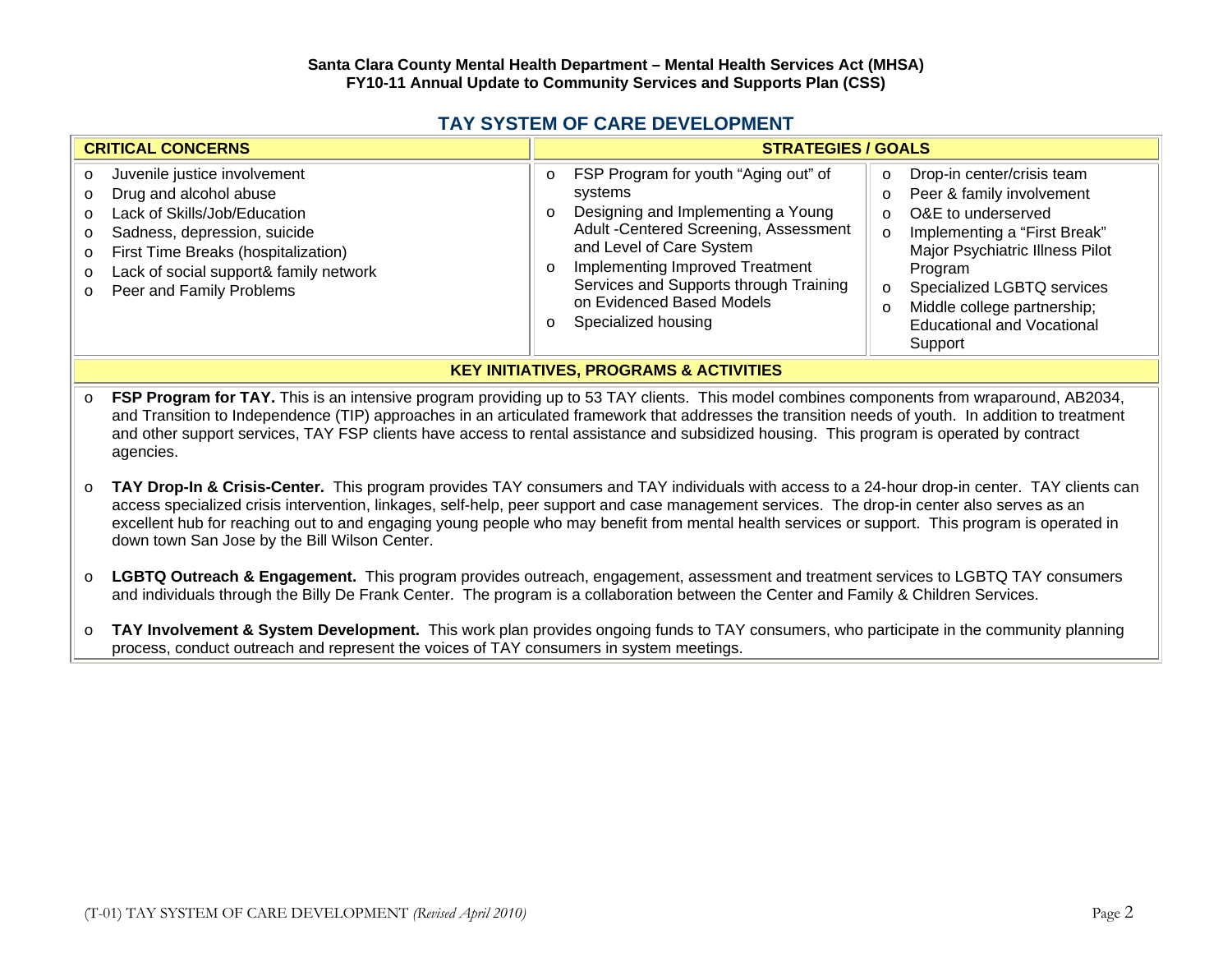| CSS Work Plan A-01 (Formerly A-01, A-02, A-04, ST-01& A-05)                                                                                                                                                                                                                                                                                                                                                                                                                                                                                                                                                                                                                                                                                                                                                                                                                                                                                                                                                                                                                                                                                                                                                                                                                           | Ongoing MHSA Funds: \$15,885,569                                                                                                                                                                                                                                                                                                                                                                                                                                                                                                                                                                                                                                                                                                                                                                                                                                                                                                                                                                                                                                                                                                                                                                                                                                                                                                                                                                                                                                                                                                                  | <b>One-Time MHSA Funds: \$1,880,600</b>                                              |  |
|---------------------------------------------------------------------------------------------------------------------------------------------------------------------------------------------------------------------------------------------------------------------------------------------------------------------------------------------------------------------------------------------------------------------------------------------------------------------------------------------------------------------------------------------------------------------------------------------------------------------------------------------------------------------------------------------------------------------------------------------------------------------------------------------------------------------------------------------------------------------------------------------------------------------------------------------------------------------------------------------------------------------------------------------------------------------------------------------------------------------------------------------------------------------------------------------------------------------------------------------------------------------------------------|---------------------------------------------------------------------------------------------------------------------------------------------------------------------------------------------------------------------------------------------------------------------------------------------------------------------------------------------------------------------------------------------------------------------------------------------------------------------------------------------------------------------------------------------------------------------------------------------------------------------------------------------------------------------------------------------------------------------------------------------------------------------------------------------------------------------------------------------------------------------------------------------------------------------------------------------------------------------------------------------------------------------------------------------------------------------------------------------------------------------------------------------------------------------------------------------------------------------------------------------------------------------------------------------------------------------------------------------------------------------------------------------------------------------------------------------------------------------------------------------------------------------------------------------------|--------------------------------------------------------------------------------------|--|
| <b>WORK PLAN DESCRIPTION &amp; PROGRESS</b>                                                                                                                                                                                                                                                                                                                                                                                                                                                                                                                                                                                                                                                                                                                                                                                                                                                                                                                                                                                                                                                                                                                                                                                                                                           | <b>POPULATION TO BE SERVED</b>                                                                                                                                                                                                                                                                                                                                                                                                                                                                                                                                                                                                                                                                                                                                                                                                                                                                                                                                                                                                                                                                                                                                                                                                                                                                                                                                                                                                                                                                                                                    |                                                                                      |  |
| This robust work plan is aimed at transforming the current<br>mental health outpatient system to a true behavioral health<br>model through a combination of system redesign and service<br>expansion. The redesign component includes consumer and<br>family member involvement in service outreach, engagement,<br>assessment, care planning and delivery. It embraces a<br>wellness and recovery model in which services are geared<br>toward helping consumers develop the necessary skills and<br>support systems needed for independent living. Through this<br>component, the MHD and contract agencies are expanding<br>self-help and peer-support services, moving outpatient clinics<br>toward a recovery model by incorporating consumer<br>involvement, modifying levels of care to appropriately meet<br>consumers' level of need, and working with system partners<br>(e.g., law enforcement) to improve the care consumers receive<br>when they interface with multiple systems.<br>The service expansion component addresses specific<br>population disparities in the adult system for co-occurring<br>mental health/substance abuse disorders, co-occurring mental<br>health/developmental disabilities, and unserved and<br>underserved ethnic and cultural groups. | This consolidated work plan addresses the needs of unserved and underserved<br>severely mentally ill adults, especially those from Latino, African American,<br>Asian/Pacific Islander, Native American and LGBTQ populations. These consumers<br>are living in the community and receive or could benefit from outpatient mental health<br>services. Many have a co-occurring disorder of substance abuse that exacerbates their<br>psychiatric symptoms and hinders their mental health care and recovery. Some have<br>developmental disabilities along with their mental illness that require specialized<br>services.<br>The work plan also addresses the needs of individuals 18 years of age and over who<br>have urgent but non-emergency mental health needs. Common problems are family<br>conflicts, housing and job problems, depression, anxiety, medication concerns,<br>combined mental health and substance abuse issues, grief, sudden losses and other<br>stress reactions.<br>The work plan also prioritizes refugees who may be suffering from physical and<br>emotional trauma because of war and/or politically related torture and abuse in their<br>native countries.<br>For its FSP program, the work plan focuses on SMI adults, especially Latino and Asian<br>adults discharged from IMDs, inpatient hospitals, State hospitals, who have been high<br>users of EPS/crisis residential services, have severe co-occurring disorders,<br>involvement in the criminal justice system, and/or are homeless or at risk of |                                                                                      |  |
| Through this work plan, the community is benefitting from<br>increased wrap-around services for those with the greatest                                                                                                                                                                                                                                                                                                                                                                                                                                                                                                                                                                                                                                                                                                                                                                                                                                                                                                                                                                                                                                                                                                                                                               | homelessness.                                                                                                                                                                                                                                                                                                                                                                                                                                                                                                                                                                                                                                                                                                                                                                                                                                                                                                                                                                                                                                                                                                                                                                                                                                                                                                                                                                                                                                                                                                                                     |                                                                                      |  |
| needs, the expansion of urgent care services, treatment for the<br>uninsured, and interagency partnerships, such as those that<br>have been forged between MHD and law enforcement<br>agencies. However, since the adult system of care is the<br>MHD's largest, more time and resources must be dedicated<br>towards its transformation.                                                                                                                                                                                                                                                                                                                                                                                                                                                                                                                                                                                                                                                                                                                                                                                                                                                                                                                                             | <b>Focal Populations:</b><br>Jail/Justice System-Involved, Homeless<br>$\circ$<br>and/or Dual Diagnosed<br>Unserved and Underserved SMI<br>$\Omega$                                                                                                                                                                                                                                                                                                                                                                                                                                                                                                                                                                                                                                                                                                                                                                                                                                                                                                                                                                                                                                                                                                                                                                                                                                                                                                                                                                                               | <b>Estimated Number of Clients</b><br>Served:<br><b>Total Unduplicated:</b><br>7,511 |  |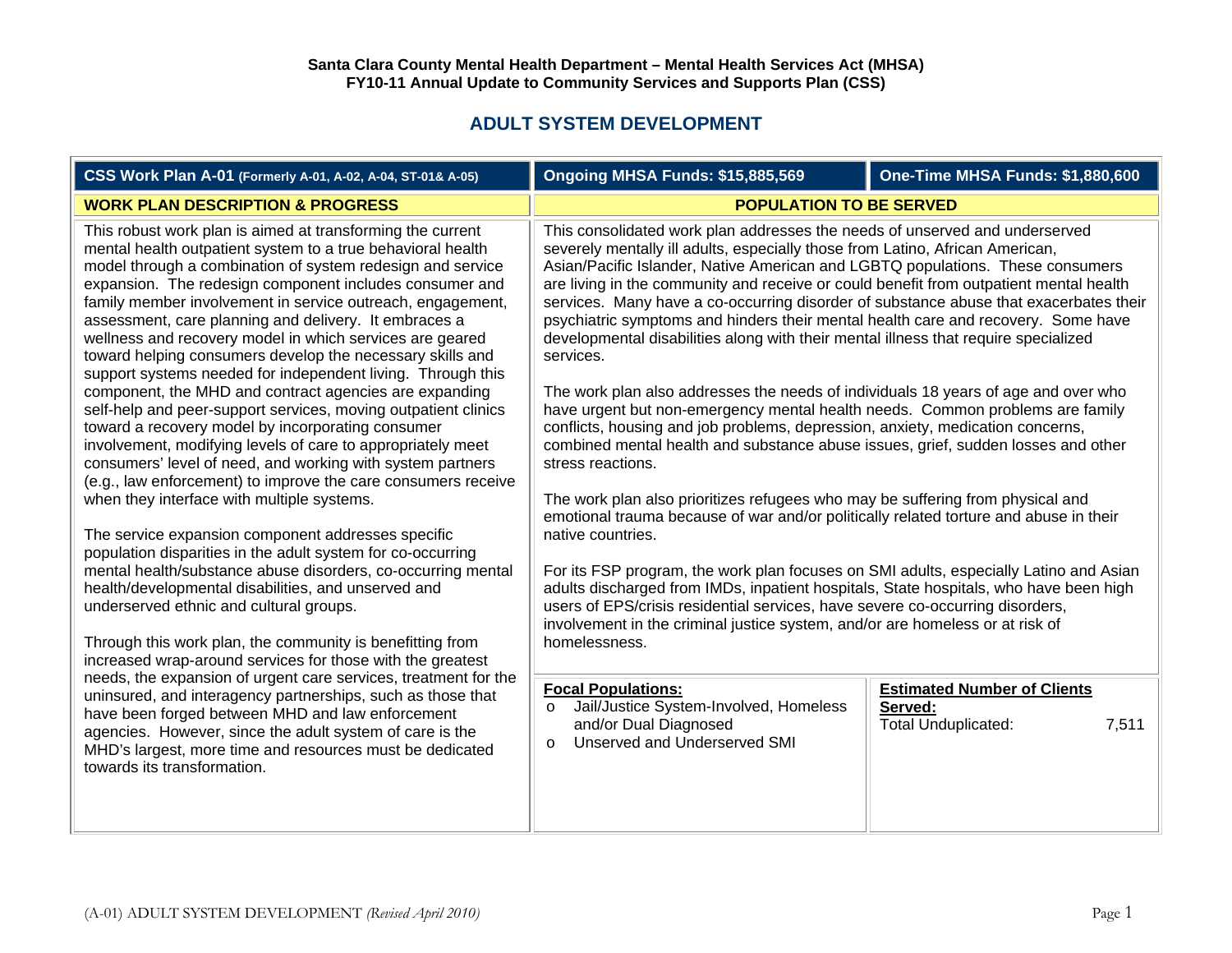FSP Client Support – Continue use of \$500,000 in one-time funds to support FSP clients by covering MHSA-eligible costs of temporary (up to 30

**Crisis Intervention Training** and support for CIT training was reorganized under the County's WET component.

#### **24-Hour Care & IMD Alternatives –** For FY10-11, the MHD proposes to continue and increase support for clients who are discharging from EPS, BAP and other high end services. The MHD proposes to continue one-time funding (\$584,000) for supported residential beds, and to increase by \$300,000, funding for contracted residential recovery services. o **Support for County Outpatient Clinics and Central Wellness & Benefits Center –** In FY10-11, \$624,600 (6.0 FTEs) in one-time funds will be used to augment staff at the Central Wellness & Benefits Center and County Outpatient clinics to provide recovery-oriented services and/or support medication management support. This represents a reduction from the 9.0 FTEs that were needed in FY09-10. o **Law Enforcement Liaisons.** The MHD proposes to continue funding three law enforcement liaisons with approximately \$172,000 in CSS funds. The LELs may be utilized to develop and/or implement projects in other components in FY10-11. **CRITICAL CONCERNS STRATEGIES / GOALS** <sup>o</sup> Concurrent drug and alcohol abuse <sup>o</sup> Poverty, homelessness, inadequate housing <sup>o</sup> Sadness, depression and suicide <sup>o</sup> Lack of work/meaningful activities or skills <sup>o</sup> Violence in family/community <sup>o</sup> Frequent Hospitalizations <sup>o</sup> Frequent emergency medical care <sup>o</sup> Inability to manage independence O Isolation and/or Institutionalizationo CJS FSP o Treatment court o Jail aftercare o SMI underserved FSP <sup>o</sup> EBP & services for dual diagnosis <sup>o</sup> Services for developmentally disabled <sup>o</sup> Self-help and family network expansion <sup>o</sup> Recovery model development <sup>o</sup> Urgent care/mobile crisis teams

**FY10-11 PROGRAM CHANGES & ONE-TIME SERVICES/ACTIVITIES**

days) utilization of locked 24-hour services (IMDs, BAP, etc.).

o

o

o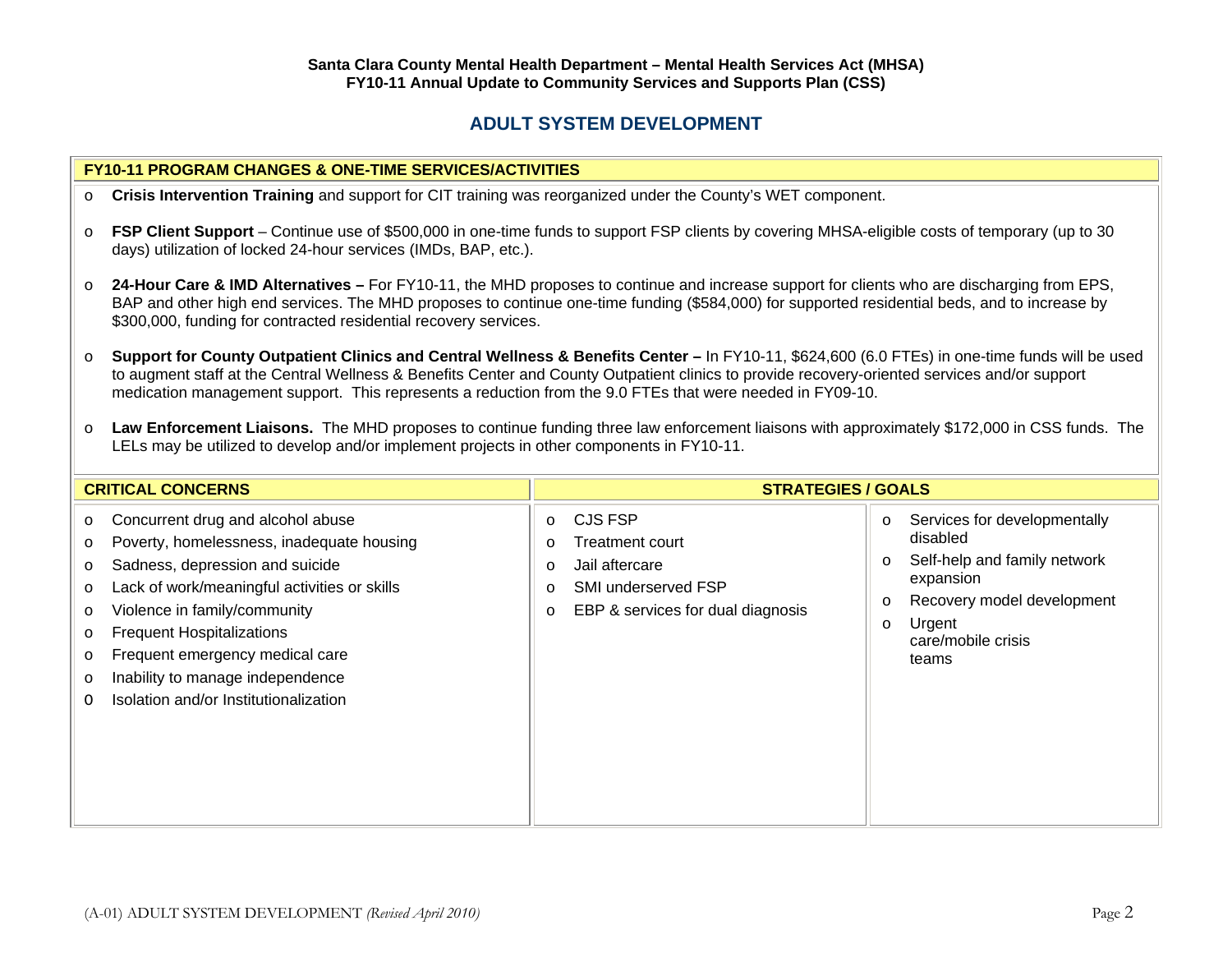### **KEY INITIATIVES, PROGRAMS & ACTIVITIES**

- o **FSP Program for SMI Adults.** The FSP program is based on the AB2034 philosophy that provides treatment, case management and community resources necessary to meet the needs of each individual's life circumstances. FSPs offer individuals the full array of services for as long as necessary to acquire stability in their lives. The program is targeted to highest risk SMI adults who are frequent users of involuntary care; and underserved homeless populations. Operated by CBOs, this program has the capacity to serve approximately 115 "enrollees" annually. In addition to treatment and support services, FSP enrollees have access to housing assistance and MHSA funds can be used to pay for temporary stays in acute settings. These "flex funds" ensure that the County and CBOs are able to meet clients' varied needs and allow clients to access the right level of care at the right time.
- o **IMD Utilization Reduction Program.** This is a CBO-operated pilot program to help long-term residents of IMD programs transition back into the community. This program is intended to reduce utilization of acute and hospital services and significantly improve the recovery of individuals who have been in institutional settings for long periods of time.
- o **Community Placement Team and 24-Hour Alternatives.** One of the primary goals of this work plan is to reduce utilization of high end services by ensuring the consumers who are leaving acute settings receive adequate aftercare. MHSA funds currently support a County team that is entrusted with coordinating care and services for consumers being discharged from EPS and/or BAP. To avoid institutions and to avoid discharging clients onto the streets, the Placement Team has access to residential and temporary housing programs that are also funded by the MHSA.
- o **Central Wellness and Benefits Assistance Center.** In December 2008, the County developed an outpatient clinic to provide treatment and services to uninsured adults. Although traditional case management services are limited, the program focuses on assisting consumers obtain benefits. The clinic will serve an estimated 1,200 adults annually.
- o **Expansion of Consumer-Directed, Wellness & Self-Help Services.** This is an initiative to transform the outpatient services of County- and CBOoperated clinics. The initiative rests on three key strategies. The first is to provide all clinics with the training and practical skills to move towards a recovery and wellness oriented service model, which emphasizes the consumer's principal role in his or her own recovery. The second strategy involves establishing appropriate levels of care and services to meet the needs of consumers rather than having one model for all consumers regardless of their stage of recovery. The third strategy infuses and expands the role of peer mentors, peer-directed services and self-help programs throughout the system. Currently, these efforts are in process. The MHD has been significant progress in establishing appropriate levels of care and has significantly expanded self-help centers in the County. MHD has hired more than 30 consumers to serve in advocacy, service delivery and coordination roles. However, more time and resources are needed to fully implement all of the strategies in the County and within contract agencies.
- o **Services for Developmentally Disabled Consumers.** Ongoing CSS funds support a CBO-operated program that provides developmentally disabled consumers with integrated treatment and support services.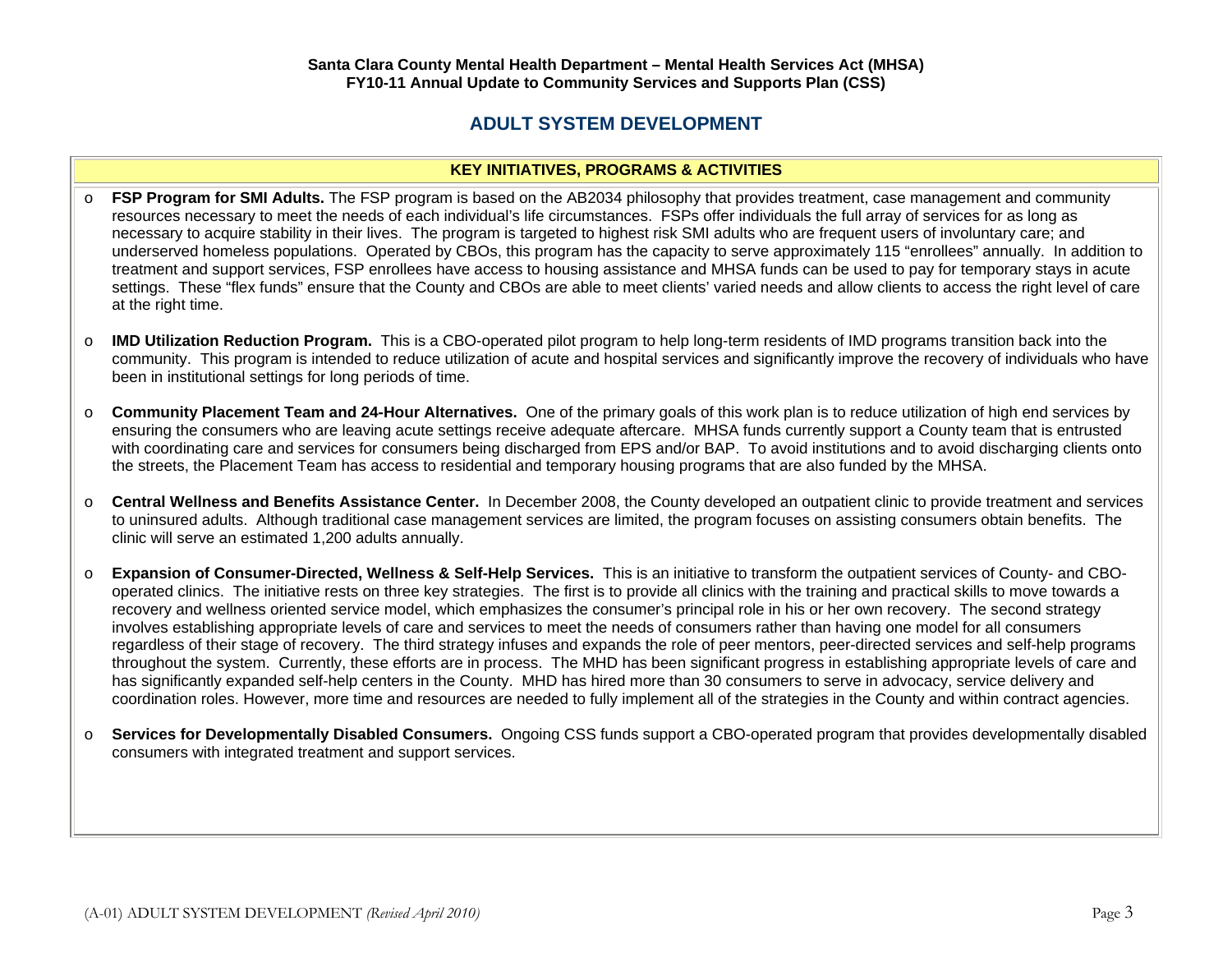### **KEY INITIATIVES, PROGRAMS & ACTIVITIES (continued)**

- o **Mental Health Urgent Care (MHUC).** This program was opened on April 1, 2007, and the program was fully staffed by July 2007. The program provides consumers and individuals with emergent needs with critical services and is an alternative to Emergency Psychiatric Services (EPS). MHUC services include crisis counseling, referrals, education, medications, as well as intensive follow-up in the community for a short period of time. This service is available to individuals who walk in for assistance. The program is available 24 hours a day, 7 days a week and works closely with EPS staff. On a limited basis, the staff provide mobile crisis response and telephone consultation to the police as they are called to highly emotionally charged situations. Prior to the opening of MHUC, consumers in crisis had few options other than EPS. One of the goals of MHUC is to significantly reduce usage of EPS by providing consumers and the community with an appropriate alternative.
- o **Law Enforcement Liaisons.** To support the development and utilization of urgent care centers by law enforcement agencies, the MHD retained the consulting services of a retired police chief to serve as MHD's Law Enforcement Liaison. To promote utilization of the Urgent Care Center, several presentations were made to the County Police Chiefs' Association as well as to individual police departments and the Sheriff's Department. This was the beginning of collaborations that has led to exciting, new initiatives between the MHD and law enforcement. Eventually, two additional retired police professionals with excellent reputations in the local law enforcement community were recruited and hired under contract with the MHD to fill the North and South County Law Enforcement Liaison positions. These Law Enforcement Liaisons immediately began working within their assigned agencies to promote Urgent Care Center utilization and other MHD-law enforcement partnerships. The collaborations also resulted in the creation of a modified, state-of-the-art Crisis Intervention Training (CIT) program. The program has been embraced by the law enforcement community, prompting MHD to retain a full-time CIT Coordinator to ensure that the training would be sufficiently available.
- o **Family Member Support Services.** Another key goal of this work plan is to expand outreach, education and support to family members primarily through family-member directed services. In FY10, MHD staff will contract and work with consultants with experience as family members to design and implement these critical services.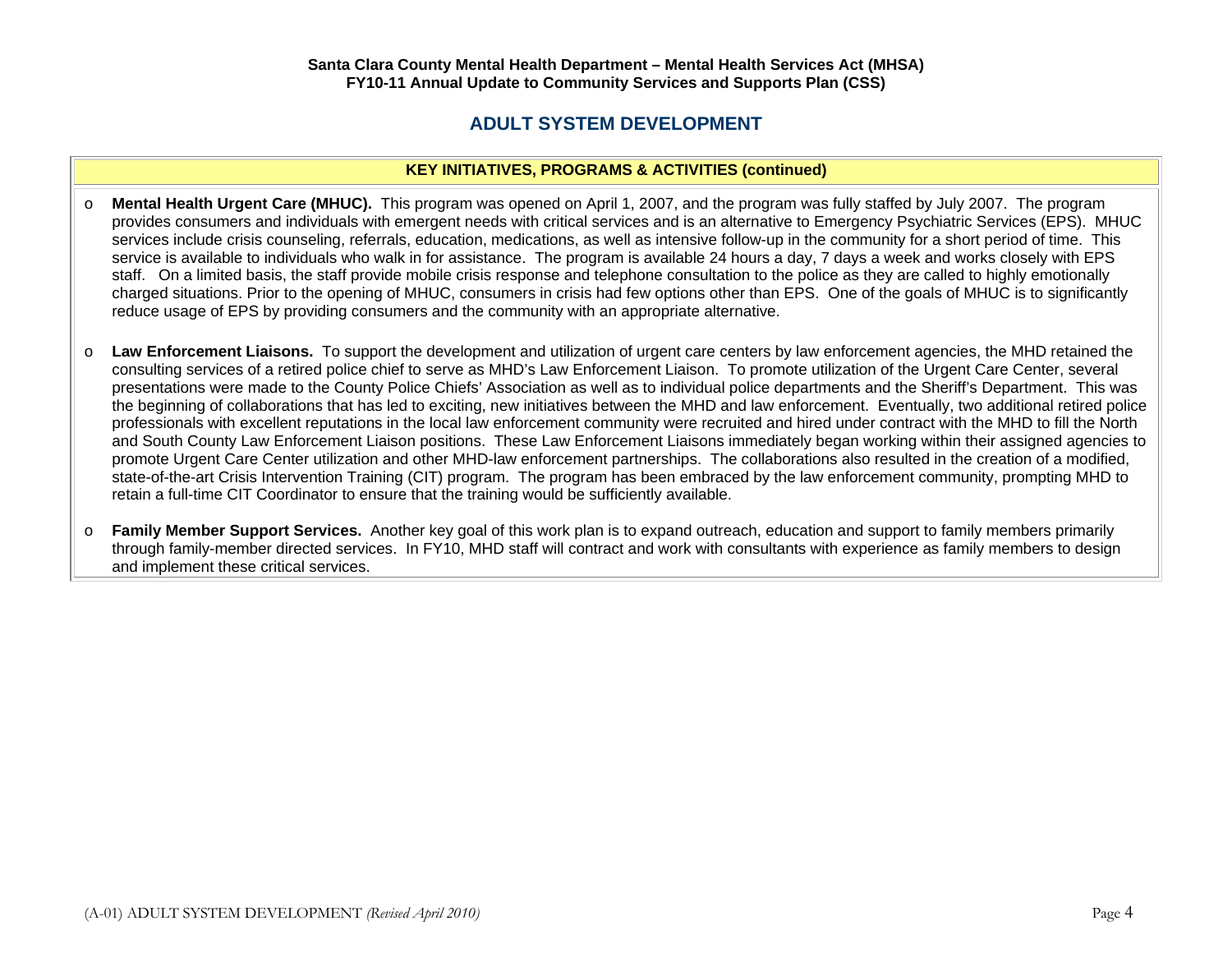# **ADULT CRIMINAL JUSTICE MENTAL HEALTH SYSTEM**

| <b>CSS Work Plan A-03</b>                                                                                                                                                                                                                                                                                                                                                                                                                                                                                                                                                                                                                                                                        | Ongoing CSS Funds: \$5,910,671                                                                                                                                                                                                                                                                                                                                                                                                                                                 | One-Time CSS Funds: \$500,000                                                                                                                                                                                  |  |
|--------------------------------------------------------------------------------------------------------------------------------------------------------------------------------------------------------------------------------------------------------------------------------------------------------------------------------------------------------------------------------------------------------------------------------------------------------------------------------------------------------------------------------------------------------------------------------------------------------------------------------------------------------------------------------------------------|--------------------------------------------------------------------------------------------------------------------------------------------------------------------------------------------------------------------------------------------------------------------------------------------------------------------------------------------------------------------------------------------------------------------------------------------------------------------------------|----------------------------------------------------------------------------------------------------------------------------------------------------------------------------------------------------------------|--|
| <b>WORK PLAN DESCRIPTION &amp; PROGRESS</b>                                                                                                                                                                                                                                                                                                                                                                                                                                                                                                                                                                                                                                                      | <b>POPULATION TO BE SERVED</b>                                                                                                                                                                                                                                                                                                                                                                                                                                                 |                                                                                                                                                                                                                |  |
| This work plan implements several strategies that are designed<br>to stabilize individuals in the community and reduce the<br>likelihood of their return to the criminal justice system.<br>Although the primary focus is to address the behavioral health<br>problems that have contributed to the individual's involvement<br>with the criminal justice system, a wide range of strategies and<br>supports are offered. This work plan's core programs are in<br>place and MHD expects full ramp up of a 30-slot CDCR<br>(California Department of Corrections and Rehabilitation) FSP<br>program by the end of the fiscal year. The CDCR program is                                           | This work plan serves adults 18 to 59 years old with concurrent mental health and<br>substance abuse problems who also are involved in the criminal justice system. These<br>individuals have frequent incarcerations for non-violent crimes and often return to jail<br>due to insufficient primary treatment, lack of stable housing and inadequate services.<br>The work plan's FSP Program focuses on mentally ill Latino, African American and<br>Native American adults. |                                                                                                                                                                                                                |  |
| not funded with CSS funds, but is consistent with its values and<br>principles.<br>Note: Initiatives under this work plan have significantly benefitted from the<br>activities of the MHD's law enforcement liaisons. Over the past several years,<br>they have improved services to consumers by expanding Crisis Intervention<br>Training, promoting use of Mental Health Urgent Care as an alternative to<br>Emergency Psychiatric Services, assisting local communities respond to<br>consumers in crisis, advocating for more mental health training among all law<br>enforcement officers and by forging partnerships between MHD and the<br>criminal justice system (see Work Plan A-01). | <b>Focal Populations:</b><br>Jail/Justice System-Involved, Homeless<br>$\Omega$<br>and/or Dual Diagnosed<br>Unserved and Underserved SMI<br>$\Omega$                                                                                                                                                                                                                                                                                                                           | <b>Estimated Number of Clients</b><br>Served:<br>Total Unduplicated:<br>285                                                                                                                                    |  |
| <b>FY10-11 PROGRAM CHANGES &amp; ONE-TIME SERVICES/ACTIVITIES</b>                                                                                                                                                                                                                                                                                                                                                                                                                                                                                                                                                                                                                                |                                                                                                                                                                                                                                                                                                                                                                                                                                                                                |                                                                                                                                                                                                                |  |
| \$500,000 in one-time funds will be used to support the Recovery through Employment Pilot Program, which was planned for FY09-10, but was not<br>$\circ$<br>implemented.                                                                                                                                                                                                                                                                                                                                                                                                                                                                                                                         |                                                                                                                                                                                                                                                                                                                                                                                                                                                                                |                                                                                                                                                                                                                |  |
| <b>CRITICAL CONCERNS</b>                                                                                                                                                                                                                                                                                                                                                                                                                                                                                                                                                                                                                                                                         | <b>STRATEGIES / GOALS</b>                                                                                                                                                                                                                                                                                                                                                                                                                                                      |                                                                                                                                                                                                                |  |
| Concurrent drug and alcohol abuse<br>$\circ$<br>Poverty, homelessness, inadequate housing<br>O<br>Sadness, depression, suicide; lack of meaningful activities<br>$\circ$<br>Violence in family/community<br>$\circ$<br>Frequent Hospitalizations & emergency medical care<br>O<br>Inability to manage independence<br>O<br>Isolation and/or Institutionalization<br>$\Omega$                                                                                                                                                                                                                                                                                                                     | <b>CJS FSP</b><br>$\circ$<br><b>Treatment court</b><br>$\circ$<br>Jail aftercare<br>$\circ$<br>SMI underserved FSP<br>$\circ$<br><b>EBP &amp; services for dual diagnosis</b><br>$\circ$<br>Services for developmentally disabled<br>$\circ$                                                                                                                                                                                                                                   | Self-help and family network<br>$\circ$<br>expansion<br>Recovery model development<br>$\circ$<br>Urgent care/mobile crisis teams<br>$\circ$<br>Expanded housing options<br>Dual diagnosis aftercare<br>$\circ$ |  |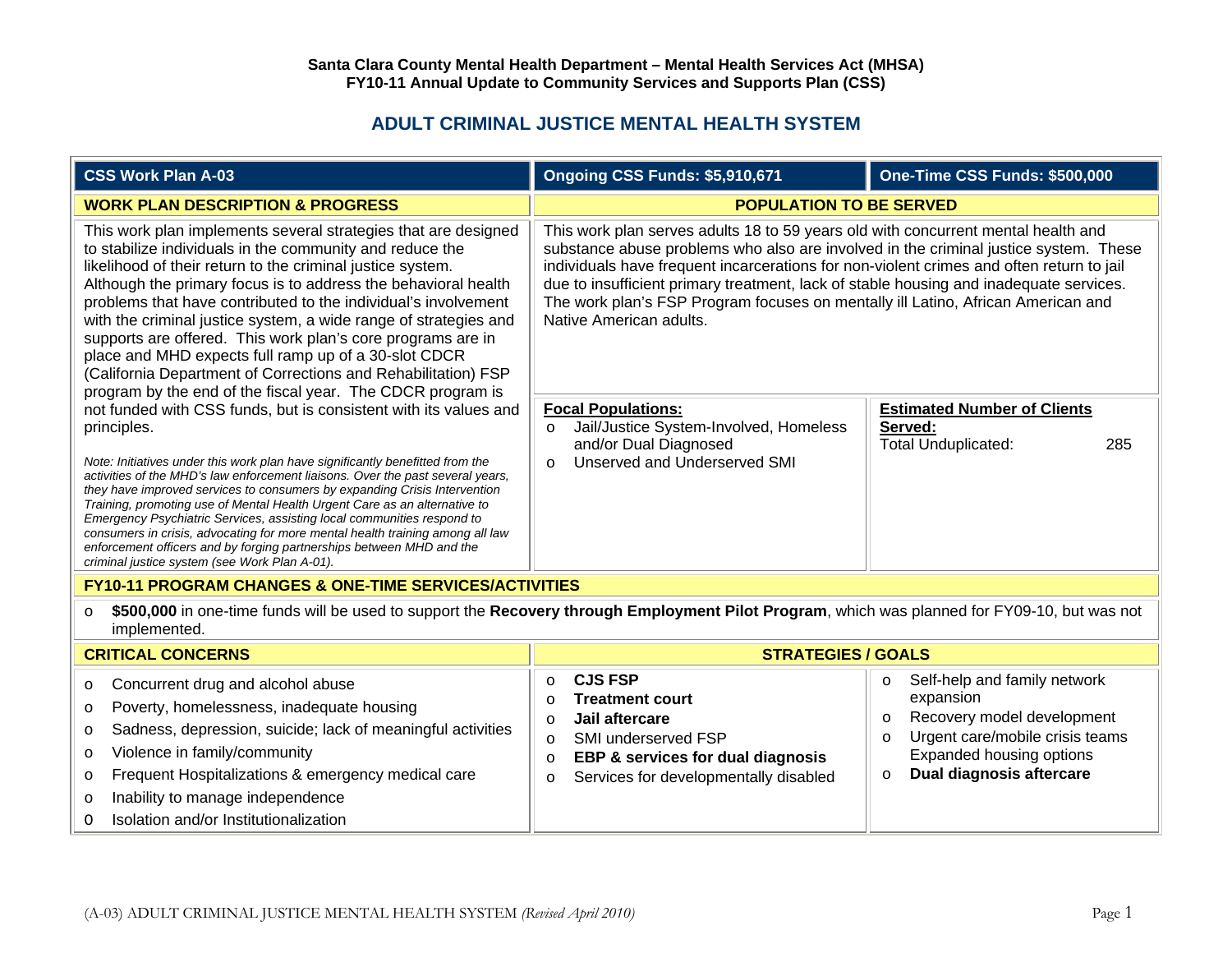### **ADULT CRIMINAL JUSTICE MENTAL HEALTH SYSTEM KEY INITIATIVES, PROGRAMS & ACTIVITIES**

- o **FSP Program for Criminal Justice System (CJS) Involved Adults.** This Full Service Partnership program provides adult consumers who are involved with the criminal justice system with intensive wrap around services. The program offers "whatever it takes" to engage seriously mentally ill, CJS-involved adults, including those who are dually diagnosed. Emphasis will be to provide services to the most vulnerable individuals with a high risk of recidivism. The FSP Program focuses on Latino and African American consumers who are over-represented in the criminal justice system and under-represented in the MHD service system. Currently contract agencies have capacity for up to 180 enrollees, 30 more "slots" are funded by CDCR; the expansion is in progress. Ongoing funds for this program include approximately \$540,000 in housing assistance (e.g. rental subsidies) and about \$575,000 for approximately 40 Transitional Housing Units (THUs).
- o **Evans Lane Residential Services.** This County-operated program provides CJS FSP clients with temporary housing (up to one year) in a community and supportive environment; there are 56 units located at Evans Lane. The program provides at least three well-balanced, healthy, nutritious meals per day at regular intervals. Staff work collaboratively with the clients to develop a safe, stable and recovery-oriented environment. The program will also be partially funded by a contract with CDCR and will house up to 10 parolees. All clients receive treatment and support services from their FSP programs or other contract agencies.
- o **CJS Outpatient Services.** This County-operated program is located alongside the Evans Lane Residential Program. This outpatient program that works closely with system partners to help clients transition from incarceration back into the community; the program provides intensive support services including case management and therapy.
- o **CJS Aftercare Program.** Similar to the County program, this CBO-operated program provides adult consumers who are being released from jail with ongoing supportive and treatment services.
- o **Recovery through Employment Pilot Program.** This initiative allows MHD to implement a pilot employment program for clients involved in CJS FSPs. MHD envisions a self-sustaining enterprise that provides clients with some income and meaningful daily activities and thus enhancing their recovery and supporting their independence within the community. This program is under development.
- o **Treatment Court.** Using MHSA funds, the MHD expanded the capabilities of the Drug Treatment Court. The MHD staff work with the Court and system partners to engage individuals prior to their release from jail to increase the likelihood that they will remain connected to treatment services. Staff members provide incarcerated adults with clinical case management and linkage services in order prepare them for their release and transition to outpatient or community-based services. Many of these individuals are referred to the work plan's FSP Program.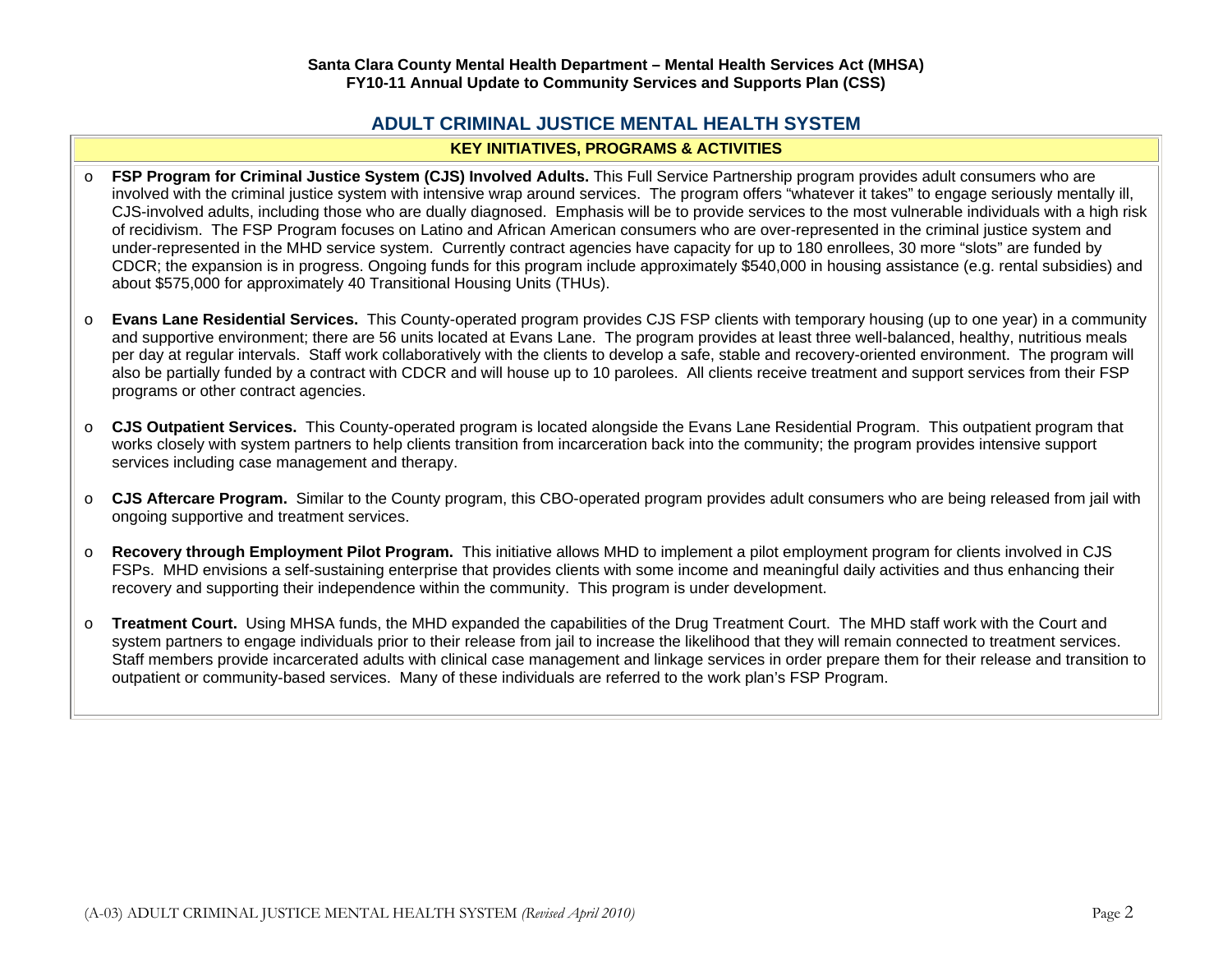# **OLDER ADULT SYSTEM OF CARE DEVELOPMENT**

| CSS Work Plan OA-01 (Formerly OA-01, OA-02, OA-03 and OA-04)                                                                                                                                                                                                                                                                                                                                                                                                                                                                                                                                                                                                                                                                                                                                                                                                                                                                                                                                                                                                                                                                                         | Ongoing MHSA Funds: \$1,397,546                                                                                                                                                                                                                                                                                                                                                                                                                                                                                                                                                                                                                                                                                                                                                                                                                                                                                                                                                                                                                                                                                                                                                                                                                                                                                                                                                                                                                                                                                                                    | <b>One-Time MHSA Funds: \$0</b> |
|------------------------------------------------------------------------------------------------------------------------------------------------------------------------------------------------------------------------------------------------------------------------------------------------------------------------------------------------------------------------------------------------------------------------------------------------------------------------------------------------------------------------------------------------------------------------------------------------------------------------------------------------------------------------------------------------------------------------------------------------------------------------------------------------------------------------------------------------------------------------------------------------------------------------------------------------------------------------------------------------------------------------------------------------------------------------------------------------------------------------------------------------------|----------------------------------------------------------------------------------------------------------------------------------------------------------------------------------------------------------------------------------------------------------------------------------------------------------------------------------------------------------------------------------------------------------------------------------------------------------------------------------------------------------------------------------------------------------------------------------------------------------------------------------------------------------------------------------------------------------------------------------------------------------------------------------------------------------------------------------------------------------------------------------------------------------------------------------------------------------------------------------------------------------------------------------------------------------------------------------------------------------------------------------------------------------------------------------------------------------------------------------------------------------------------------------------------------------------------------------------------------------------------------------------------------------------------------------------------------------------------------------------------------------------------------------------------------|---------------------------------|
| <b>WORK PLAN DESCRIPTION &amp; PROGRESS</b>                                                                                                                                                                                                                                                                                                                                                                                                                                                                                                                                                                                                                                                                                                                                                                                                                                                                                                                                                                                                                                                                                                          | <b>POPULATION TO BE SERVED</b>                                                                                                                                                                                                                                                                                                                                                                                                                                                                                                                                                                                                                                                                                                                                                                                                                                                                                                                                                                                                                                                                                                                                                                                                                                                                                                                                                                                                                                                                                                                     |                                 |
| This work plan involves a strategic effort to move the current<br>mental health outpatient system to a wellness and recovery<br>model in Behavioral Health specifically adapted to the older<br>adult population. This transformation is being accomplished<br>through a combination of system redesign and service<br>expansion overseen by the County's Older Adult Services<br>Director and the County's Mental Health Board Older Adult<br>Committee. The initiative is intended to result in 1) improved<br>design for age-appropriate access, engagement, screening,<br>assessment, and level of care system assignment for<br>outpatient services, and 2) training and staff development<br>plans to ensure incorporation of core transformation principles<br>and new intervention models throughout the system, including<br>recovery focused services, consumer/family member<br>involvement, and cultural competency.<br>The core components of this work plan were fully operational at<br>the end of FY08-09. Older adults are benefitting from the<br>services offered by CBO-operated FSP programs and the<br>Golden Gateway program. | This work plan provides services for adults 60 years of age or older who are seriously<br>mentally ill and are physically, linguistically or culturally isolated, homebound or shut in.<br>They may have some contact with the public mental health system but are considered<br>unserved or inadequately served because their visits are interrupted by physical illness<br>or they lack the means to get to clinic appointments. These individuals may be<br>encountering significant distress or loss of functioning in multiple life domains, including<br>but not limited to mental health, physical health and well being, living conditions, family<br>and interpersonal relationships, meaningful activities, and safety from being harmed or<br>harming others in the community and/or who are experiencing isolation and barriers to<br>service access due to immigrant/refugee status, and cultural and/or language issues.<br>Services also will be provided to SMI individuals discharged from hospitals, skilled<br>nursing facilities, IMDs, State hospitals, or who have been high users of EPS/crisis<br>residential services with severe co-occurring disorders, including physical illness.<br>The work plan's FSP program especially focuses on Latino and Asian seniors and<br>monolingual non-English-speaking seniors who are underserved in the current system.<br><b>Focal Populations:</b><br><b>Estimated Number of Clients</b><br>High Risk / Isolated SMI<br>Served:<br>$\Omega$<br><b>Total Unduplicated:</b><br>600 |                                 |
| <b>FY10-11 PROGRAM CHANGES &amp; ONE-TIME SERVICES/ACTIVITIES</b>                                                                                                                                                                                                                                                                                                                                                                                                                                                                                                                                                                                                                                                                                                                                                                                                                                                                                                                                                                                                                                                                                    |                                                                                                                                                                                                                                                                                                                                                                                                                                                                                                                                                                                                                                                                                                                                                                                                                                                                                                                                                                                                                                                                                                                                                                                                                                                                                                                                                                                                                                                                                                                                                    |                                 |

o **Archstone Project.** The MHD's participation in this project will be completed at the end of FY09-10, and will no longer be funded with one-time funds. The project is a collaborative effort with the Social Services Agency's (SSA) Department of Aging and Adult Services (DAAS) to establish more involvement by the faith community in development of the Older Adult System of Care and better connections with the faith community for ongoing referrals of older adults needing mental health services. Increasing awareness of and preventing elder abuse is one of the project's key issues.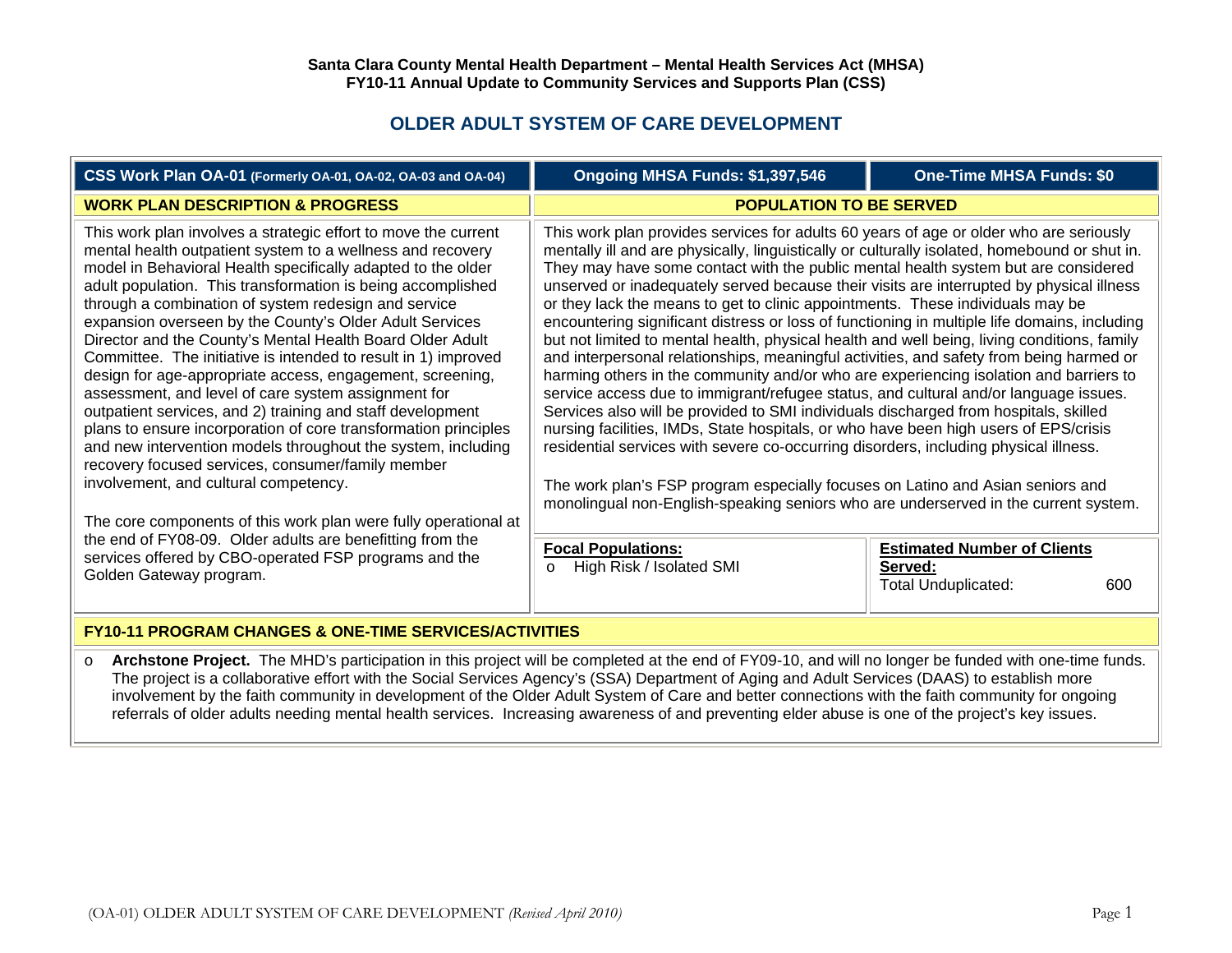# **OLDER ADULT SYSTEM OF CARE DEVELOPMENT**

| <b>CRITICAL CONCERNS</b>                                                                                                                                                                                                                                                       | <b>STRATEGIES / GOALS</b>                                                                                                                                                                                                                                    |                                                                                                                                                                                                                                                         |
|--------------------------------------------------------------------------------------------------------------------------------------------------------------------------------------------------------------------------------------------------------------------------------|--------------------------------------------------------------------------------------------------------------------------------------------------------------------------------------------------------------------------------------------------------------|---------------------------------------------------------------------------------------------------------------------------------------------------------------------------------------------------------------------------------------------------------|
| o Concurrent medical problems<br>Sadness, depression and suicide (grief/loss)<br>$\circ$<br>Shut-In, Home-bound<br>$\circ$<br>Anxiety and Fear<br>$\circ$<br><b>Isolation &amp; loneliness</b><br>$\circ$<br>Institutionalization, Involuntary Care, Incarceration<br>$\Omega$ | High risk/isolated FSP<br>$\circ$<br>Evidence-based practices (EBP)<br>O<br>Senior mobile assessment and outreach<br>$\Omega$<br>MH support to day services<br>O<br>Family/caregiver support & education<br>O<br>Enhance peer support<br>$\circ$<br>services | Interagency infrastructure, multi-<br>disciplinary assessment, and<br>specialized treatment and support<br>services<br><b>Integrated Mental</b><br>Health and<br>substance abuse<br>treatment<br>Improved treatment services and<br>$\circ$<br>supports |
| <b>KEY INITIATIVES, PROGRAMS &amp; ACTIVITIES</b>                                                                                                                                                                                                                              |                                                                                                                                                                                                                                                              |                                                                                                                                                                                                                                                         |

o **FSP Program for Older Adults.** Operated by CBOs, this program offers up to 25 enrollees with intensive wraparound services including. FSPs for older adults are designed to meet the comprehensive needs of seriously mentally ill older adults 60+ years of age. These include psychiatric needs, homelessness or the risk of homelessness, hospitalization or other institutionalization, and the risk of being harmed physically, financially or psychologically. Most FSP clients have had at least one visit to emergency psychiatric services and one hospitalization and require extensive support to attain a stable community life. The goal is to move the FSP clients into less intensive programs as soon as this stability is achieved, but to remain ready to support them should the need arise.

- o **Golden Gateway.** Operated by a CBO, this program serves isolated older adults by providing outreach, in-home assessment, and case management services. The program also conducts extensive outreach and education services in senior centers and other community locations where seniors gather such as primary care sites and faith communities. The purpose is to educate and support staff in identifying seniors who may benefit from behavioral health interventions and to prepare staff to better deal with clients who frequent these community settings. Peer mentors are an integral part of the care team and provide extensive support for the consumers and their family members and/or care givers. Because of its ability to be out in the community, Golden Gateway plays a significant role in connecting hard-to-reach older adults to services.
- o **System Development.** The MHD is committed to improving the mental health system for the rapidly growing older adult population. These long-term and strategic improvements are being overseen by MHD's Director of Older Adult Services in collaboration with the Mental Health Board's Older Committee. MHD established this committee in January 2007. It is composed of leadership from the MHD, DAAS, the Area Agency on Aging, Public Guardian, and CBOs serving the older adult community. Membership will be expanded to include primary care and other community representatives.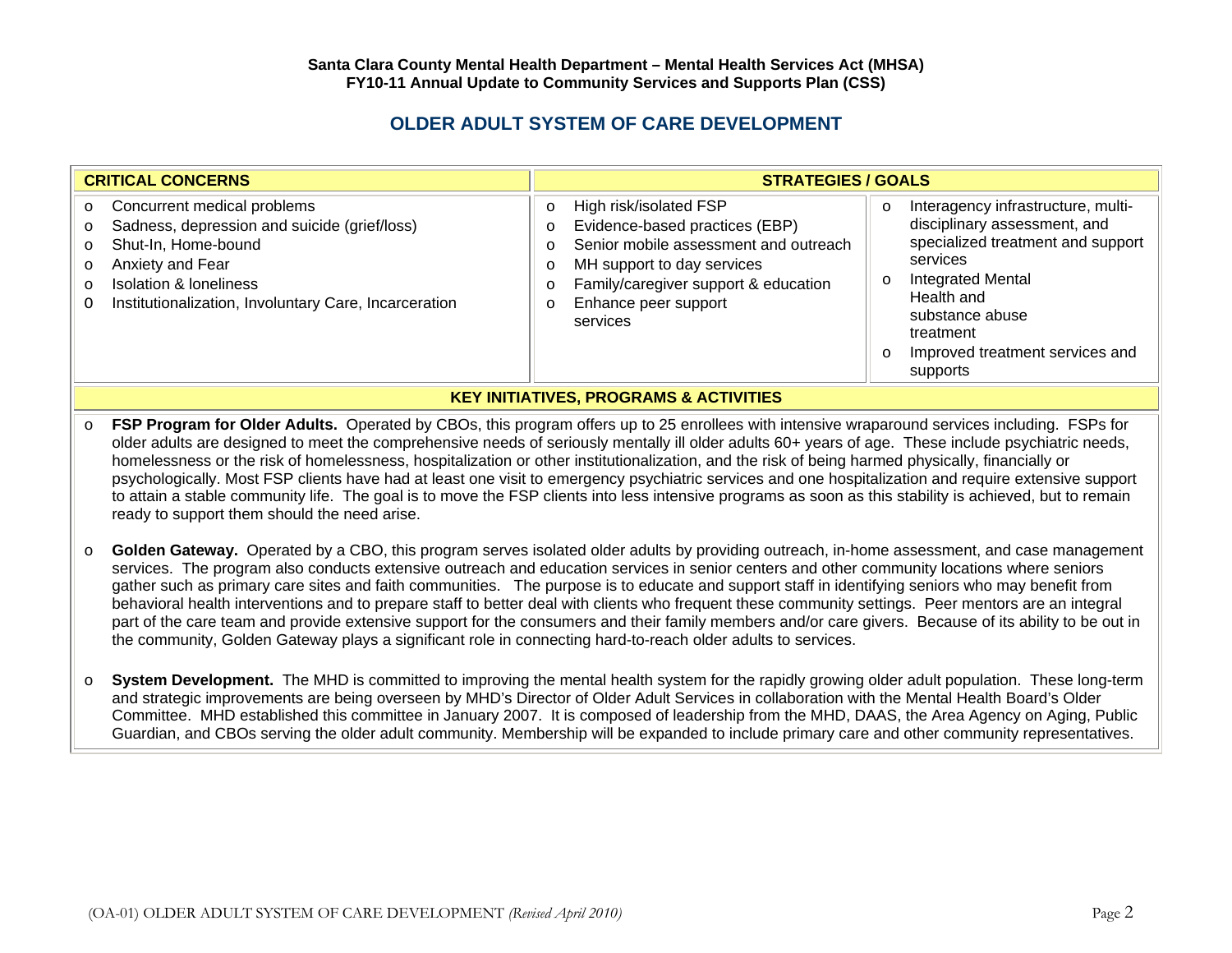## **HOUSING OPTIONS INITIATIVE**

| <b>CSS Work Plan HO-01</b>                                                                                                                                                                                                                                                                                                                                                                                                                                                                                                                                                                           | Ongoing MHSA Funds: \$2,496,369                                                                                                                                                                                                                                                                    | One-Time MHSA Funds: \$657,050                                                     |
|------------------------------------------------------------------------------------------------------------------------------------------------------------------------------------------------------------------------------------------------------------------------------------------------------------------------------------------------------------------------------------------------------------------------------------------------------------------------------------------------------------------------------------------------------------------------------------------------------|----------------------------------------------------------------------------------------------------------------------------------------------------------------------------------------------------------------------------------------------------------------------------------------------------|------------------------------------------------------------------------------------|
| <b>WORK PLAN DESCRIPTION &amp; PROGRESS</b>                                                                                                                                                                                                                                                                                                                                                                                                                                                                                                                                                          | <b>POPULATION TO BE SERVED</b>                                                                                                                                                                                                                                                                     |                                                                                    |
| Initially, this work plan was supported with one-time funds and<br>focused primarily on developing permanent affordable housing<br>and improving MHD's capacity for addressing consumers'<br>housing needs. However, in FY09-10 this work plan was<br>expanded to help MHD and the County directly address the<br>housing needs of consumers through housing development,<br>services and interagency collaboration.                                                                                                                                                                                 | This work plan addresses the housing needs of unserved and underserved consumers<br>of all age groups and their families, particularly those who are homeless or are at-risk of<br>homelessness, have co-occurring disorders, suffer from abuse or are involved in the<br>criminal justice system. |                                                                                    |
| The Office of Housing and Homeless Support Services<br>(OHHSS) was created to oversee MHD's housing<br>development, programs and services for consumers who are<br>homeless or at-risk of homelessness. In addition, using<br>County General Funds, the OHHSS supports the County's<br>effort to address homelessness throughout the County. The<br>goals and strategies of this work plan intersect and are<br>coordinated with those of agencies addressing homelessness<br>throughout Santa Clara County, including Destination Home<br>and the County Collaborative on Housing and Homelessness. | <b>Focal Populations:</b><br>SMI Homeless and At-Risk of<br><b>Homelessness</b>                                                                                                                                                                                                                    | <b>Estimated Number of Clients</b><br>Served:<br><b>Total Unduplicated:</b><br>617 |
| <b>FY10-11 PROGRAM CHANGES &amp; ONE-TIME SERVICES/ACTIVITIES</b>                                                                                                                                                                                                                                                                                                                                                                                                                                                                                                                                    |                                                                                                                                                                                                                                                                                                    |                                                                                    |
| \$296,559 in one-time funds to support the programs and administration of the OHHSS. These funds were redirected from the Housing Plus Fund.<br>$\circ$                                                                                                                                                                                                                                                                                                                                                                                                                                              |                                                                                                                                                                                                                                                                                                    |                                                                                    |
| \$265,449 in one-time funds to continue the HHAA program.<br>$\circ$                                                                                                                                                                                                                                                                                                                                                                                                                                                                                                                                 |                                                                                                                                                                                                                                                                                                    |                                                                                    |
| \$71,000 in one-time funds to provide transitional housing to South County families participating in the Family Wellness Court<br>$\circ$                                                                                                                                                                                                                                                                                                                                                                                                                                                            |                                                                                                                                                                                                                                                                                                    |                                                                                    |
| \$42,042 in one-time funds to cover the matching requirements of a HUD-funded permanent supportive housing program.<br>$\circ$                                                                                                                                                                                                                                                                                                                                                                                                                                                                       |                                                                                                                                                                                                                                                                                                    |                                                                                    |
|                                                                                                                                                                                                                                                                                                                                                                                                                                                                                                                                                                                                      |                                                                                                                                                                                                                                                                                                    |                                                                                    |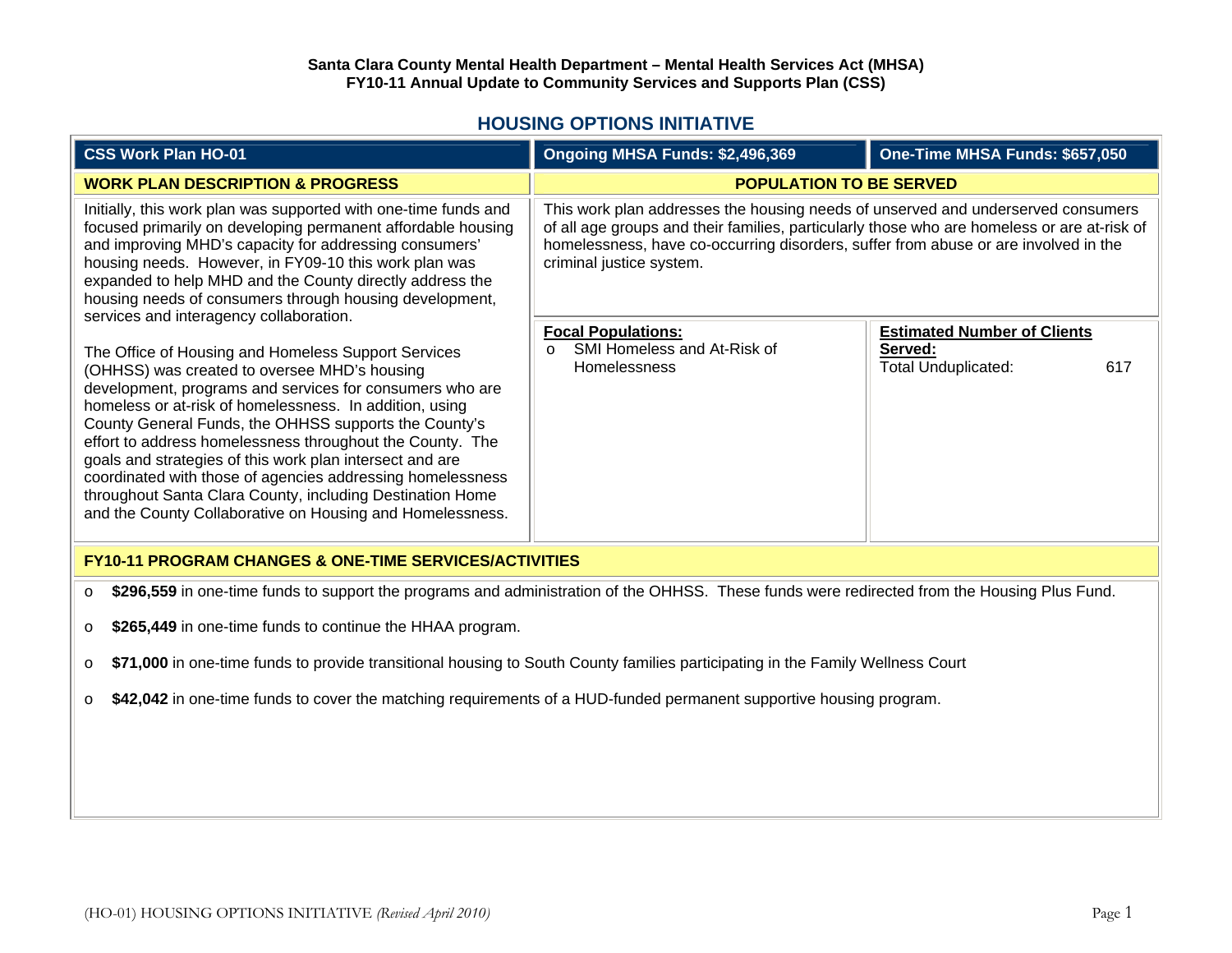### **HOUSING OPTIONS INITIATIVE**

| <b>CRITICAL CONCERNS</b>                                                                                                                                                                                                                             | <b>STRATEGIES / GOALS</b>                                                                                                                                                                                              |                                                                                                                              |
|------------------------------------------------------------------------------------------------------------------------------------------------------------------------------------------------------------------------------------------------------|------------------------------------------------------------------------------------------------------------------------------------------------------------------------------------------------------------------------|------------------------------------------------------------------------------------------------------------------------------|
| (Listed as part of all "cross-cutting" initiatives and may have to<br>be revised based on new work plans)<br>o Inadequate housing<br>o Benefits, employment and education<br>o Health care needs<br>o Family help and ethnic and cultural engagement | (Listed as part of all "cross-cutting" initiatives<br>and may have to be revised based on new<br>work plans)<br>Community & family outreach<br>$\circ$<br>Behavioral health and primary care<br>$\circ$<br>partnership | Education, employment, self-<br>$\circ$<br>sufficiency<br>Survivors of torture needs<br>assessment<br><b>Housing options</b> |
| <b>KEY INITIATIVES, PROGRAMS &amp; ACTIVITIES</b>                                                                                                                                                                                                    |                                                                                                                                                                                                                        |                                                                                                                              |

- o **Housing Development – Housing Plus Fund.** The OHHSS oversees the development of permanent affordable housing for consumers and their families who are homeless or at-risk of homelessness. Initially, these developments were made possible by the Housing Plus Fund (HPF). This fund of \$4 million (\$2 million MHSA and \$2 million matching County funds) was established as part of the County's original CSS plan and resulted in the development of 42 units of permanent affordable housing. In FY09-10 the HPF was redirected to support direct services to homeless consumers because the County was able to access the MHSA Housing Program.
- o **Housing Development – the MHSA Housing Program** is a discrete program that is administered by the California Housing Finance Agency (CalHFA). The County's full allocation for this program is \$19.2 million. To date, 70 units of permanent affordable housing are under development or are pending approval. Approximately 63% of the County's allocation has been encumbered.
- o **Programs and Services for Consumers who are Homeless or At-Risk of Homelessness.** In addition to overseeing housing development, the OHHSS oversees various programs that either provide direct services to consumers or connect consumers to services through outreach and engagement. Key programs supported by CSS funds include:
	- CBO-operated **FSP Program** for up to 40 homeless consumers.
	- **Housing First Program** for up to 100 chronically homeless consumers. This program is currently under developed and will leverage approximately \$1.2 million in rental subsidies from the City of San Jose.
	- Mental health supportive housing programs including the **Housing for the Homeless Addicted to Alcohol (HHAA)** program, which provides permanent housing, treatment and services for 42 dual diagnosed consumers.
	- CSS funds partially fund **Cold Weather and Emergency Shelter programs** as outreach and engagement strategies.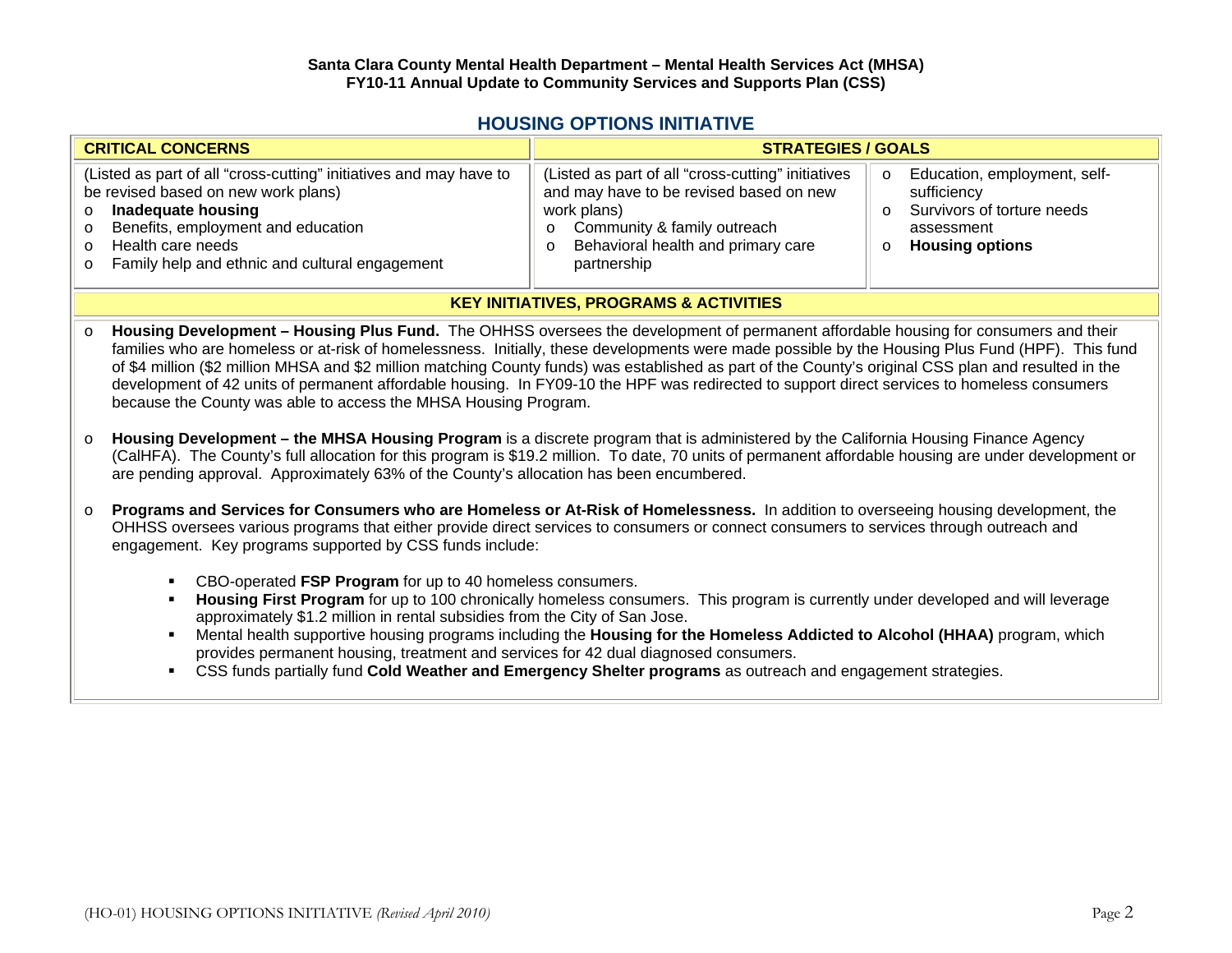# **BEHAVIORAL HEALTH & PRIMARY CARE PARTNERSHIP**

| <b>CSS Work Plan HC-01</b>                                                                                                                                                                                                                                                                                                                                                                                                                                                                                                                                                                                                                                                                                                                                                                                                                                                                                                                                                                                                                                                          | Ongoing MHSA Funds: \$1,365,385                                                                                                                                                                                                                                                                                                                                                                                                                                                                                    | <b>One-Time MHSA Funds: \$0</b>                                                                                                              |
|-------------------------------------------------------------------------------------------------------------------------------------------------------------------------------------------------------------------------------------------------------------------------------------------------------------------------------------------------------------------------------------------------------------------------------------------------------------------------------------------------------------------------------------------------------------------------------------------------------------------------------------------------------------------------------------------------------------------------------------------------------------------------------------------------------------------------------------------------------------------------------------------------------------------------------------------------------------------------------------------------------------------------------------------------------------------------------------|--------------------------------------------------------------------------------------------------------------------------------------------------------------------------------------------------------------------------------------------------------------------------------------------------------------------------------------------------------------------------------------------------------------------------------------------------------------------------------------------------------------------|----------------------------------------------------------------------------------------------------------------------------------------------|
| <b>WORK PLAN DESCRIPTION &amp; PROGRESS</b>                                                                                                                                                                                                                                                                                                                                                                                                                                                                                                                                                                                                                                                                                                                                                                                                                                                                                                                                                                                                                                         | <b>POPULATION TO BE SERVED</b>                                                                                                                                                                                                                                                                                                                                                                                                                                                                                     |                                                                                                                                              |
| This work plan is an initiative to improve the interface between<br>behavioral health and local medical primary care in<br>collaboration with mental health and substance abuse<br>providers in Santa Clara County. The objective is to establish<br>an interface system infrastructure to identify key evidenced-<br>based administrative and direct service strategies that will                                                                                                                                                                                                                                                                                                                                                                                                                                                                                                                                                                                                                                                                                                  | The priority populations in this work plan are the unserved and underserved consumers<br>of all ages and their families, particularly those who are homeless or are at-risk of<br>homelessness, have co-occurring disorders, suffer from abuse or are involved in the<br>criminal justice system. The critical focal populations that have been identified through<br>the local CSS planning process will be the subject of this initiative, specifically in<br>relationship to their needs across health domains. |                                                                                                                                              |
| improve service access, care coordination and care delivery<br>across healthcare systems. This initiative will be coordinated<br>with County's PEI plan (i.e. Project 4) to make strategic and<br>far-reaching improvements towards integrated care.                                                                                                                                                                                                                                                                                                                                                                                                                                                                                                                                                                                                                                                                                                                                                                                                                                | <b>Focal Populations:</b><br>Unserved and Underserved SMI<br>$\circ$                                                                                                                                                                                                                                                                                                                                                                                                                                               | <b>Estimated Number of Clients</b><br>Served:<br><b>Total Unduplicated:</b><br>1,200                                                         |
| <b>FY10-11 PROGRAM CHANGES &amp; ONE-TIME SERVICES/ACTIVITIES</b>                                                                                                                                                                                                                                                                                                                                                                                                                                                                                                                                                                                                                                                                                                                                                                                                                                                                                                                                                                                                                   |                                                                                                                                                                                                                                                                                                                                                                                                                                                                                                                    |                                                                                                                                              |
| No program changes or proposed one-time funded activities.                                                                                                                                                                                                                                                                                                                                                                                                                                                                                                                                                                                                                                                                                                                                                                                                                                                                                                                                                                                                                          |                                                                                                                                                                                                                                                                                                                                                                                                                                                                                                                    |                                                                                                                                              |
| <b>STRATEGIES / GOALS</b><br><b>CRITICAL CONCERNS</b>                                                                                                                                                                                                                                                                                                                                                                                                                                                                                                                                                                                                                                                                                                                                                                                                                                                                                                                                                                                                                               |                                                                                                                                                                                                                                                                                                                                                                                                                                                                                                                    |                                                                                                                                              |
| (Listed as part of all "cross-cutting" initiatives and may have to<br>be revised based on new work plans)<br>Inadequate housing<br>$\circ$<br>Benefits, employment and education<br>$\circ$<br><b>Health care needs</b><br>$\Omega$<br>Family help and ethnic and cultural engagement<br>$\circ$                                                                                                                                                                                                                                                                                                                                                                                                                                                                                                                                                                                                                                                                                                                                                                                    | (Listed as part of all "cross-cutting" initiatives<br>and may have to be revised based on new<br>work plans)<br>Community & family outreach<br>$\circ$<br>Behavioral health and primary care<br>$\Omega$<br>partnership                                                                                                                                                                                                                                                                                            | Education, employment, self-<br>$\circ$<br>sufficiency<br>Survivors of torture needs<br>$\Omega$<br>assessment<br>Housing options<br>$\circ$ |
| <b>KEY INITIATIVES, PROGRAMS &amp; ACTIVITIES</b>                                                                                                                                                                                                                                                                                                                                                                                                                                                                                                                                                                                                                                                                                                                                                                                                                                                                                                                                                                                                                                   |                                                                                                                                                                                                                                                                                                                                                                                                                                                                                                                    |                                                                                                                                              |
| Mental Health Specialty Assessment Center (MHSAC). The initiative calls for continuous improvement and planning, and it has resulted in a critical<br>new service - MHSAC. This program is a collaboration between MHD and Valley Medical Center (VMC) to improve pharmacy services and linkages to<br>primary health care services. It offers mental health assessments and assistance in linking to needed services, enrollment in the VMC primary care<br>system, annual health screenings with pharmacy education for enrolled consumers, and increased pharmacy consultation to improve primary care with<br>psychiatric medication management. In addition, clients are enrolled in the VMC 340b pharmacy discount program and benefit from increased psychiatric<br>consultation services to the primary care system. MHSAC is augmented by a team of specialists who assist consumers throughout the system obtain and<br>maintain benefits such as SSI and Medi-Cal. This collaborative initiative improves service coordination, increases services to consumers, reduces |                                                                                                                                                                                                                                                                                                                                                                                                                                                                                                                    |                                                                                                                                              |

pharmacy costs and generates revenues for the MHD once the consumer has been approved for benefits.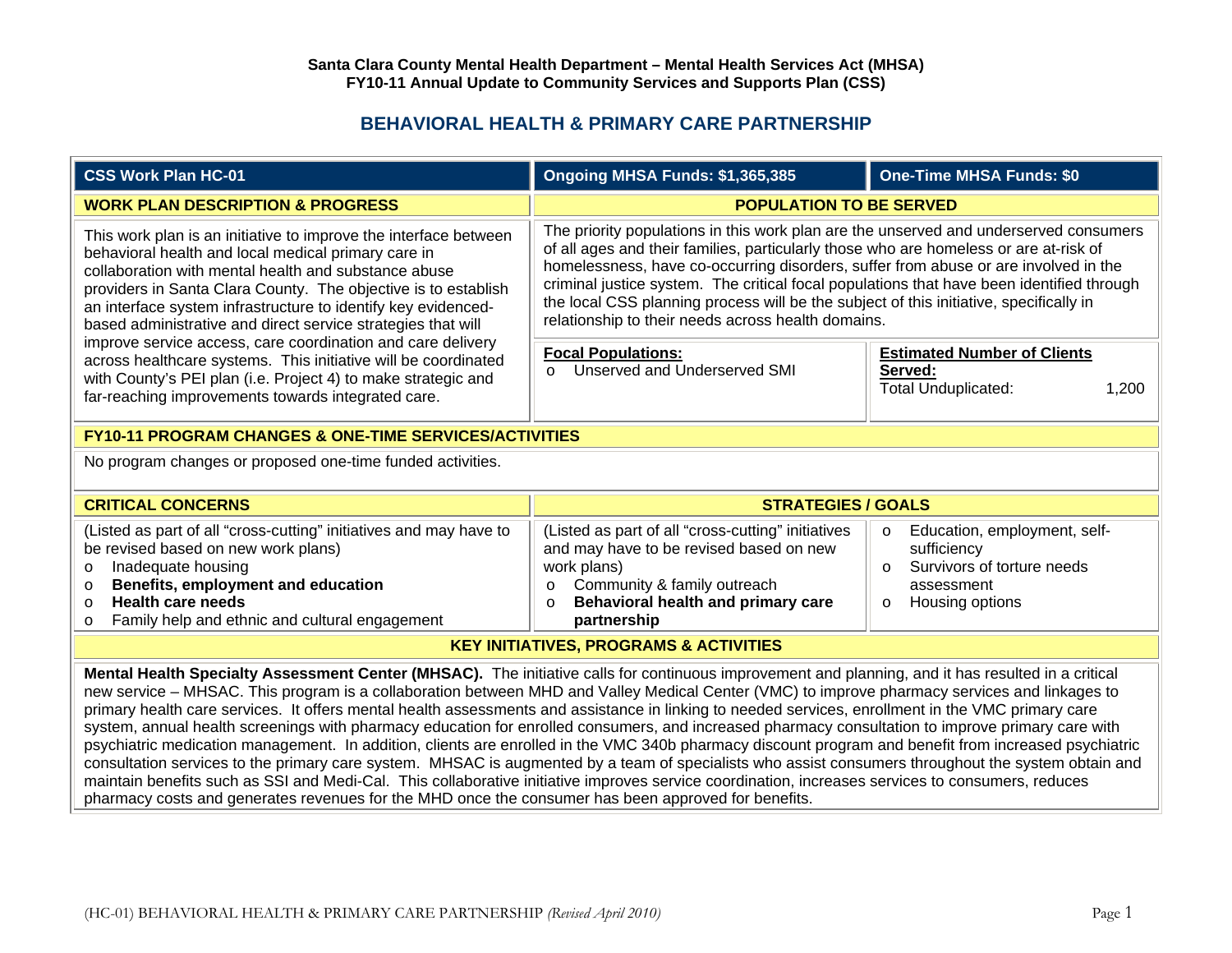## **BEHAVIORAL HEALTH LEARNING PARTNERSHIP**

| <b>CSS Work Plan LP-01</b>                                                                                                                                                                                                                                                                                                                                                                                                                                                                                                                                                                                                                                                                                                                                                                                                                                                                                                                                                                                                             | Ongoing MHSA Funds: \$1,927,869                                                                                                                                                                                                                                                                                                                                                                                                                                                                                                                                                                                                                                                                                   | One-Time MHSA Funds: \$100,000                                              |
|----------------------------------------------------------------------------------------------------------------------------------------------------------------------------------------------------------------------------------------------------------------------------------------------------------------------------------------------------------------------------------------------------------------------------------------------------------------------------------------------------------------------------------------------------------------------------------------------------------------------------------------------------------------------------------------------------------------------------------------------------------------------------------------------------------------------------------------------------------------------------------------------------------------------------------------------------------------------------------------------------------------------------------------|-------------------------------------------------------------------------------------------------------------------------------------------------------------------------------------------------------------------------------------------------------------------------------------------------------------------------------------------------------------------------------------------------------------------------------------------------------------------------------------------------------------------------------------------------------------------------------------------------------------------------------------------------------------------------------------------------------------------|-----------------------------------------------------------------------------|
| <b>WORK PLAN DESCRIPTION &amp; PROGRESS</b>                                                                                                                                                                                                                                                                                                                                                                                                                                                                                                                                                                                                                                                                                                                                                                                                                                                                                                                                                                                            | <b>POPULATION TO BE SERVED</b>                                                                                                                                                                                                                                                                                                                                                                                                                                                                                                                                                                                                                                                                                    |                                                                             |
| The Mental Health Department's Learning Partnership is the<br>means by which consumer and family voices, new practices,<br>new knowledge, and new attitudes and perspectives are<br>brought to stakeholders throughout the system. This work plan<br>is indicative of the Department's deep commitment to changing<br>the current "usual care" practices and achieving the desired<br>outcomes that have been established. The strategies under<br>this work plan are closely coordinated with the County's<br>Workforce Education and Training (WET) component plan.<br>This work plan is transforming the system through two key<br>strategies: 1) expansion of involvement from consumers and<br>family members of underserved ethnic and cultural<br>populations; and, 2) expansion of the MHD's ability to collect<br>and analyze service data. This work plan was originally<br>launched with one-time funds; however, as these strategies<br>have become integral to MHD operations, ongoing resources<br>have been redirected. | The priority populations in this work plan are the unserved and underserved consumers<br>of all age groups and their families, particularly consumers who are homeless or are at-<br>risk of homelessness, have co-occurring disorders, suffer from abuse, or are involved in<br>the criminal justice system. The Mental Health Department's Learning Partnership<br>activities are designed to address the needs of mental health service system<br>participants who will be required to acquire new skills and implement new practices for<br>behavioral health care as is inherent in all new CSS Plan programs to be implemented,<br>with an emphasis on better serving the above-outlined focal populations. |                                                                             |
|                                                                                                                                                                                                                                                                                                                                                                                                                                                                                                                                                                                                                                                                                                                                                                                                                                                                                                                                                                                                                                        | <b>Focal Populations:</b><br>Unserved and Underserved SMI<br>$\Omega$                                                                                                                                                                                                                                                                                                                                                                                                                                                                                                                                                                                                                                             | <b>Estimated Number of Clients</b><br>Served:<br>Total Unduplicated:<br>800 |
| <b>FY10-11 PROGRAM CHANGES &amp; ONE-TIME SERVICES/ACTIVITIES</b>                                                                                                                                                                                                                                                                                                                                                                                                                                                                                                                                                                                                                                                                                                                                                                                                                                                                                                                                                                      |                                                                                                                                                                                                                                                                                                                                                                                                                                                                                                                                                                                                                                                                                                                   |                                                                             |

- o **\$100,000** in one-time funds are used to support two post doctoral clinical psychologists to assist patients transition from Barbara Aarons Pavilion and Acute Psychiatric Services. The funding of these positions is part of MHD's partnership with the Pacific Graduate School of Psychology and a statewide WET initiative to increase the number of clinical psychologists (and Social Workers, Marriage and Family Therapists and Psychiatric Mental Health Nurse Practitioners) in the public mental health system. This program will discontinue after FY10-11.
- o **ECCAC Support** – While the one-time funds for ECCAC CSS services decreased, the MHD increased staffing to support their operations and expansion into PEI services.
- o **Decision Support.** The additional increase in ongoing funds to this work plan reflects the MHD's consolidation of all data collection and analysis functions under one initiative.